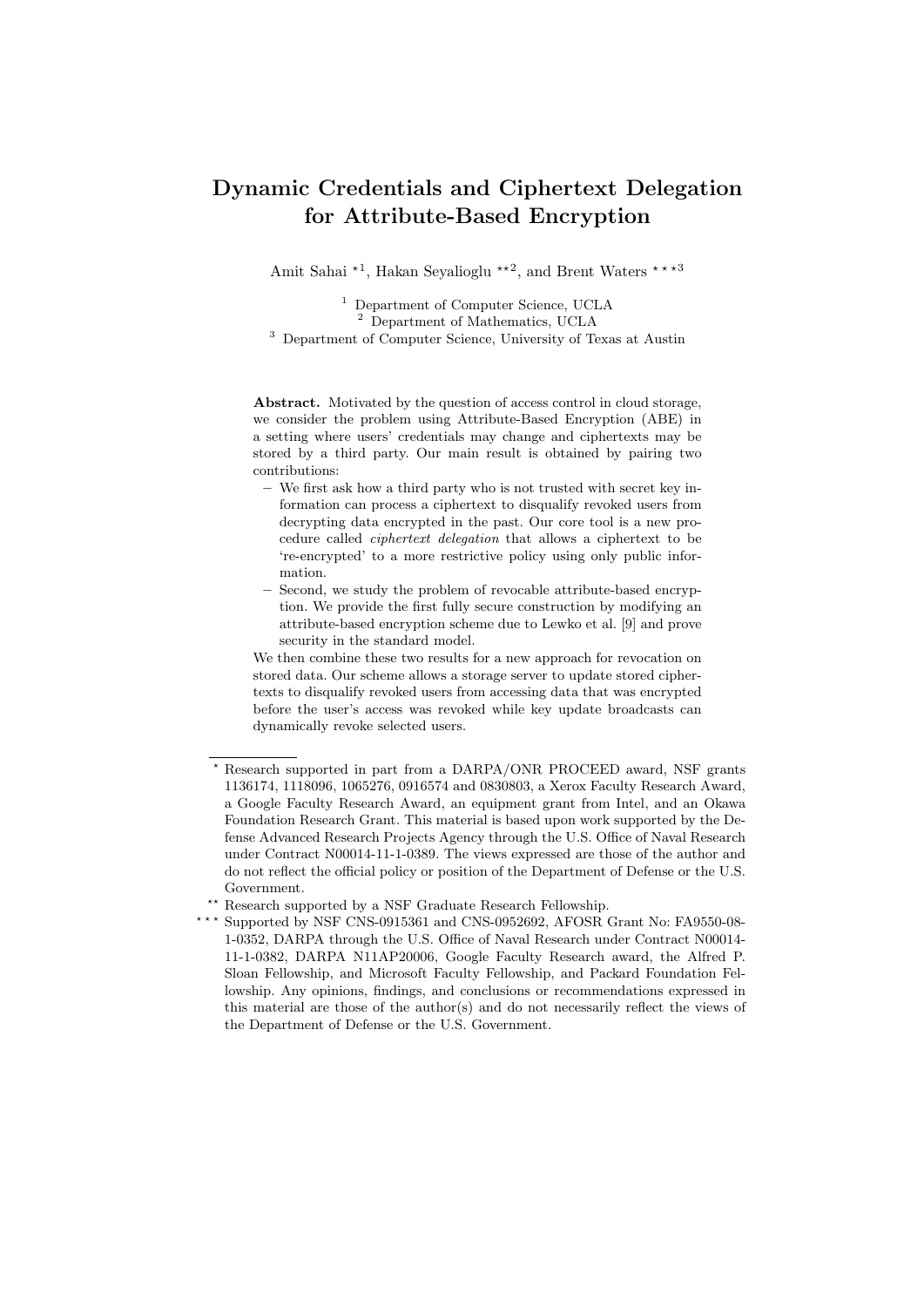# 1 Introduction

The need to store information externally has never been higher: With users and organizations expecting to access and modify information across multiple platforms and geographic locations, there are numerous advantages to storing data in the cloud. However, there is a natural resistance to the idea of handing over sensitive information to external storage. Since these databases are often filled with valuable data, they are high value targets for attackers and security breaches in such systems are not uncommon, especially by insiders. In addition, organizations with access to extremely sensitive data might not want to give an outside server any access to their information at all. Similar problems can easily arise when dealing with centralized storage within a single organization, where users in different departments have access to varying levels of sensitive data.

A first step in addressing this problem of trust is to only store information in encrypted form. However, data access is not static – as employees are hired, fired or promoted, it will be necessary to change who can access certain data. A natural solution to this problem is to have users authenticate their credentials before giving them access to data; but such an approach requires a great deal of trust in the server: a malicious party may be able to penetrate the server and bypass authentication by exploiting software vulnerabilities. A solution that avoids this problem is to use cryptographically enforced access control such as attribute-based encryption (ABE) [18]. However, this fails to address the problem that the credentials of a user may change with time. This problem motivated the study of revocation [3] where a nightly key update would only allow non-revoked users to update their keys to decrypt newly encrypted data. Dynamic credentials in the context of stored data, however, present novel challenges that have not been considered in previous study on revocation. Take the following example.

A Motivating Story. Consider an employee with access to sensitive documents necessary for his work<sup>4</sup>. One day, this employee is terminated and has his access revoked. Now, this employee with insider knowledge of the organization's systems, and who has retained his old key, may attempt to penetrate the database server and decrypt all the files that he once had access to. How can we deal with this type of attack? At first glance, there appears to be an inherent intractability to this problem. Any encrypted file that the user could decrypt with his old key will still be decryptable, after all.

Despite these problems, we believe this situation presents a very real security threat to the organization and is important to address. One method to handle this problem is to decrypt and re-encrypt all stored data every time some employee's credentials are revoked. However, the involvement of secret key information in this process both makes this process cumbersome and opens up the overall system to problematic new vulnerabilities. In general, we want to limit the use of secret key information to only key generation and not to database up-

<sup>4</sup> While gainfully employed, the worker may have incentives to exercise discretion by only accessing the files necessary for his work and not download all files he has access to. Such discretion may be enforced, for example, through access logs.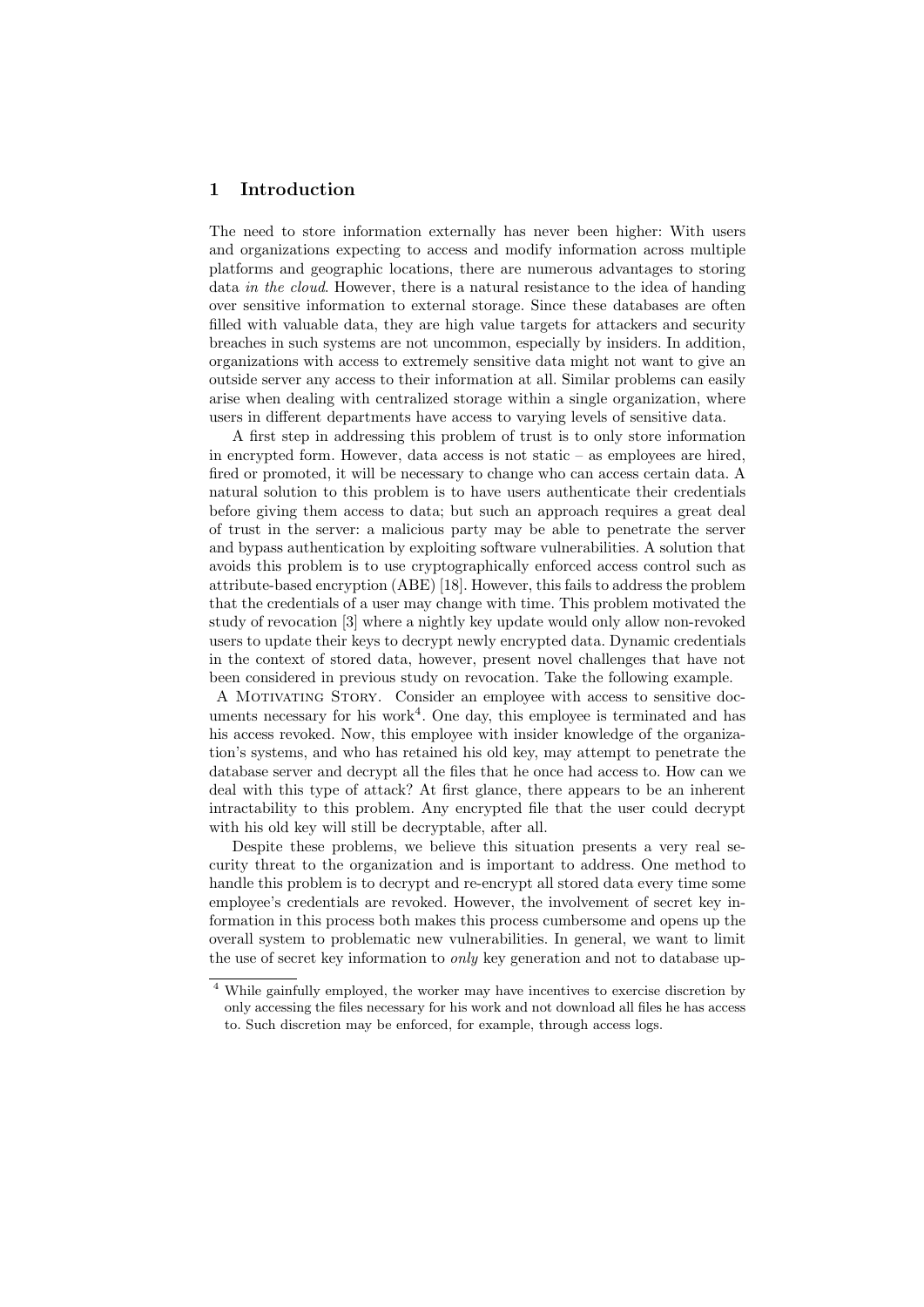keep as the database is handling constant two way communication in our system and is therefore modeled as the most vulnerable party.

We propose a novel method to deal with this problem: We devise a revocable ABE system where the database, using only *publicly available information*, can periodically update the ciphertexts stored on the system, so that as soon as access is revoked for a user, all stored files (no matter how old) immediately become inaccessible to this user after the update process. The database does not even need to know the identities of users whose access was revoked. We emphasize that this is a significant security improvement over decrypting and re-encrypting (which cannot be done with only public information) since in our solution, the database server *never* needs access to any secret keys. Furthermore, secret key holders do not have to interact with the database for the purpose of maintaining access control.

We also note in passing that while re-encrypting each ciphertext after every revocation (in a repeated nesting fashion) can also be applied to solve the problem of access control, this solution is *inefficient* when a ciphertext needs to be updated many times. In such a solution, decryption time will increase linearly and the ciphertext may grow significantly upon each invocation (Even using hybrid encryption, this would add a potentially large ABE header each time).

Our Results. In this work, we provide the first Revocable ABE scheme that deals with the problem of efficiently revoking stored data. This result is obtained through two main technical contributions:

Revocable Storage Attribute-Based Encryption. We provide ABE encryption schemes with a new property we call *revocable storage*. Revocable storage allows a third party storing ciphertexts to revoke access on previously encrypted data. Additionally, our scheme satisfies strong efficiency guarantees with regard to the lifetime of the database.

We realize revocable storage by introducing a notion of ciphertext delegation. In ABE, ciphertext delegation is the ability to restrict a ciphertext with access policy  $P$  to a more restrictive policy  $P'$  using only *publicly available infor*mation, but without causing the ciphertext size to increase. We initiate the first systematic study of ciphertext delegation for both Key-Policy ABE (KP-ABE) and Ciphertext-Policy ABE (CP-ABE) by analyzing the type of delegation possible in a variety of existing schemes [8, 18, 19, 9].

PROTECING NEWLY ENCRYPTED DATA. To utilize revocable storage we need a method for efficiently revoking users' credentials such that newly encrypted data will not be decryptable by a user's key if that user's access has been revoked. This topic of revoking credentials was considered by Boldyreva et al. [3] in the context of Identity-Based Encryption (and to restricted notions of security for ABE); however was not paired with the revocation of ciphertexts. In addition, ours is the first fully (vs. selectively) secure system<sup>5</sup>.

While the Boldyreva et al. system needed to be proven "from scratch", we provide a methodology to obtain a simple construction and proof. We propose a

 $^5$  A related work [17] proposes a 'fully secure Revocable ABE scheme' under a significantly different model than the one presented here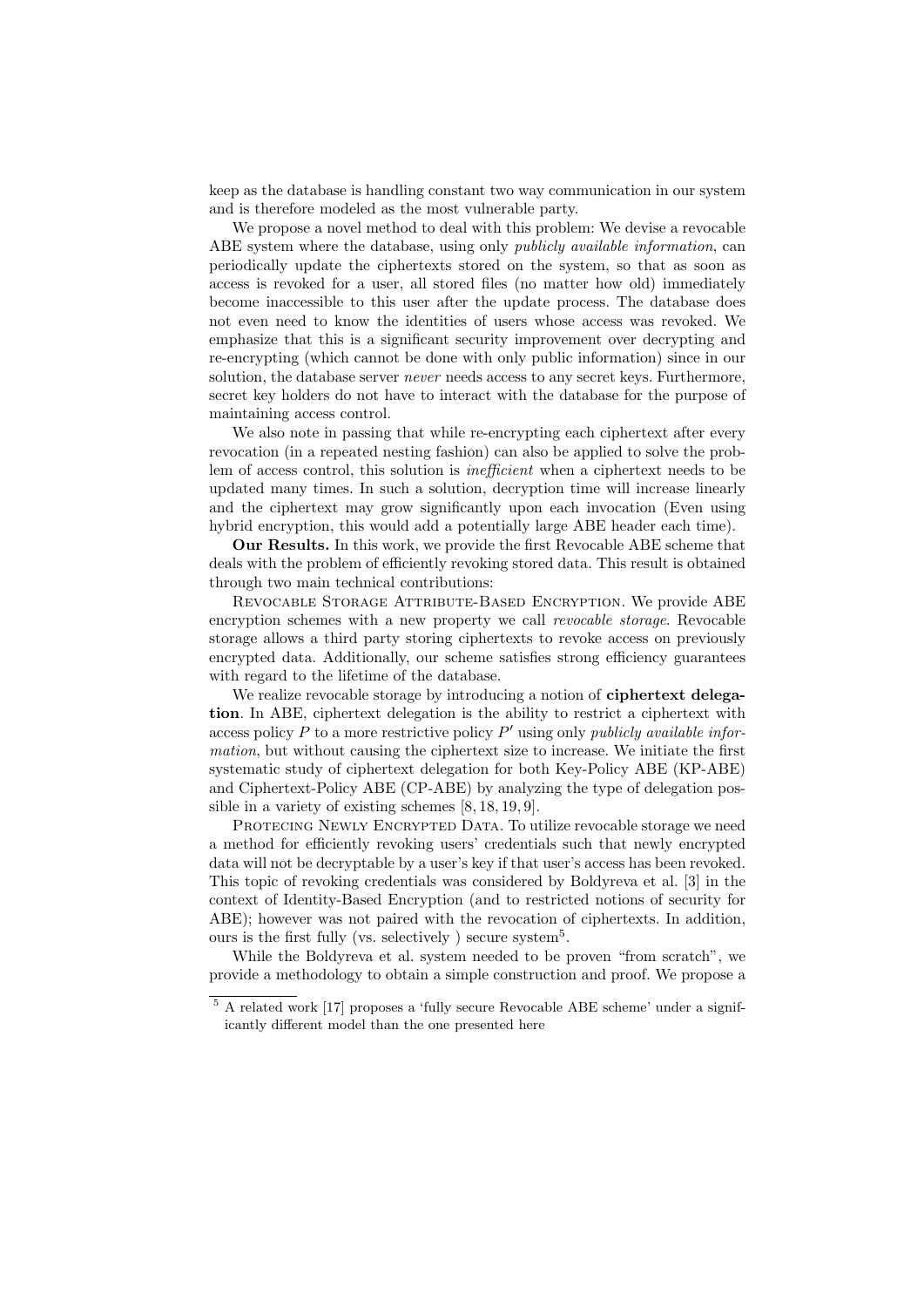natural modification to standard ABE which we call *Piecewise Key Generation*. This requirement is similar to the standard ABE requirement but allows for an adversary to build his key 'piece by piece'. Many existing proof methods extend with only minor modifications to prove piecewise security of existing schemes. We show that variants of the transformation method of Boldyreva et al. [3] succeed in converting any ABE scheme with piecewise key generation to a revocable ABE scheme. We give a modification of Lewko et al.'s fully secure ABE scheme [9] that satisfies our requirement and prove its security. Combined with our new techniques for dealing with revocable storage, this yields our Revocable Storage KP-ABE and CP-ABE schemes.

Related Work. Originally proposed by Sahai and Waters [18], attributebased encryption [8, 16, 19, 9, 15] has been an active research area in cryptography in part since it is a primitive with interesting functional applications [7, 3] and can be implemented efficiently [2]. In a key-policy attribute-based encryption  $(KP-ABE)$  scheme every secret key is generated with a policy  $P$  and ciphertexts are generated with a set of attributes U and decryption is only possible if  $P(U)$  = True. While the problem of delegating a key to a more restrictive key has been considered [8], it is analyzed only in the context of the scheme proposed in the paper. The problem of revocation is also a well studied problem, both for general PKI [11, 14, 1, 12, 13, 5, 6], identity based encryption [3, 10] and attribute-based encryption [17]. At a high level, our revocable storage results can be seen as taking methods from forward secure encryption [4] which were introduced for key management and applying them to ciphertext management by noticing that the key delegation infrastructure can be replicated for the ciphertext through the delegation mechanism we introduce.

Roadmap. We briefly give an organizational outline to the paper. We begin with an introduction to preliminary notions and notation including formally defining attribute-based encryption and revocable ABE in Section 2. In Section 3 we define the piecewise key generation requirement that implies a revocable ABE scheme in a black-box fashion. In Section 4 we define revocable storage. Ciphertext delegation is defined and studied in Section 5. We give a technical lemma to efficiently handle time in our final construction in Section 6. We combine all our previously introduced tools to give our main construction of a revocable storage ABE scheme from an ABE scheme with piecewise key generation and ciphertext delegation in Section 7. We finally give a construction of an ABE scheme with piecewise key generation and ciphertext delegation in Section 8.

### 2 Preliminaries and Notation

We will assume  $e : \mathbb{G} \times \mathbb{G} \to \mathbb{G}_T$  is a non-degenerate bilinear pairing whenever it is used. We use  $[i, j]$  to denote the set of all integers from i to j inclusive or  $[i]$  as shorthand for  $[1, i]$ . Throughout this paper,  $log(x)$  will denote the logarithm of x to the base 2. The notation  $V(T)$  for a tree T will denote the set of nodes of this tree. The notation  $x \leftarrow X$  for X a randomized algorithm may denote by context either that  $x$  is a possible output of that algorithm with positive probability or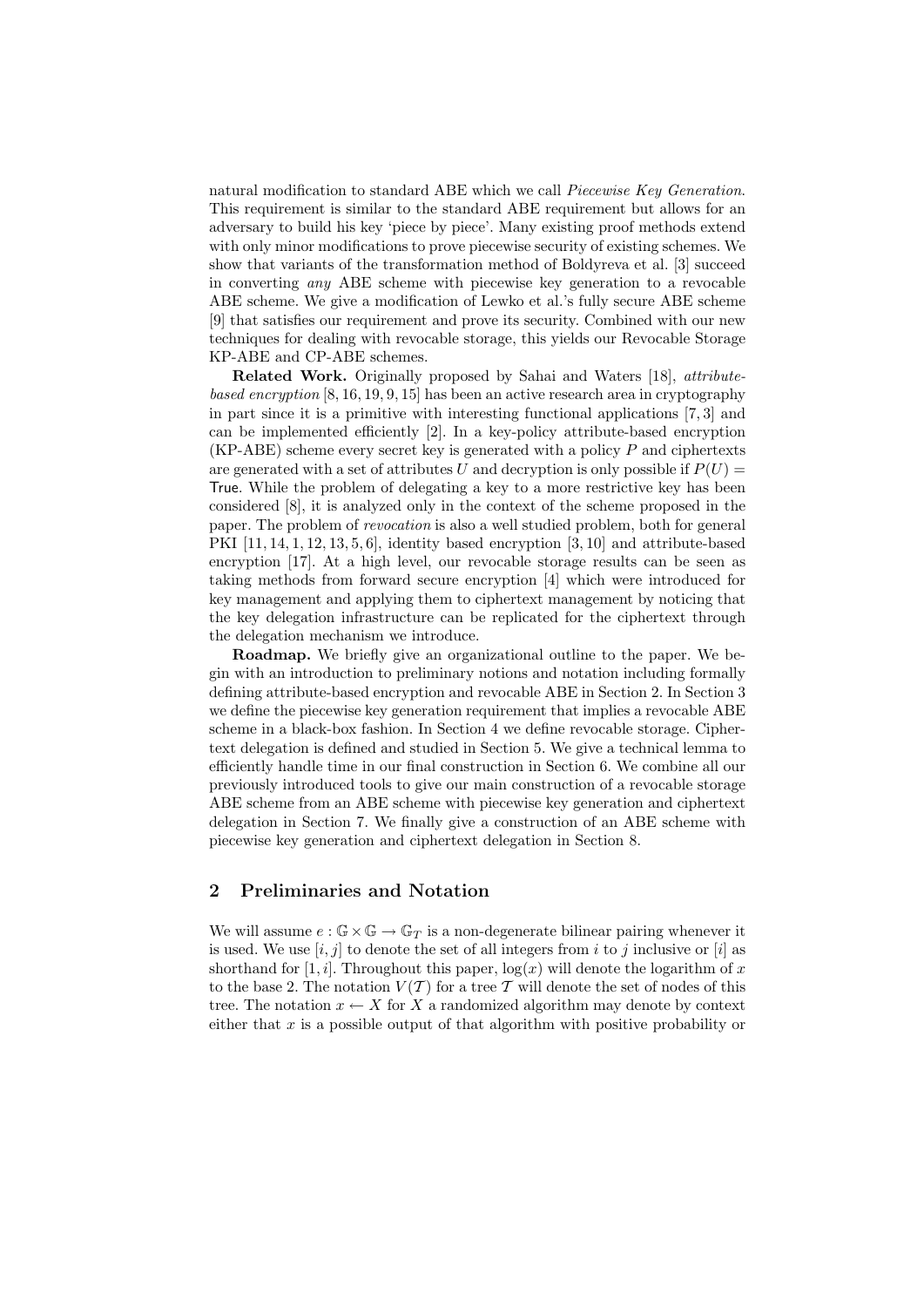that x is drawn from the distribution X. We now briefly give the syntax for the two central notions for this chapter.

Attribute-Based Encryption. Attribute-based encryption schemes are generally divided into two types depending on if the access policy is embedded in the keys or ciphertexts.

Definition 1. (Key-Policy ABE) A KP-ABE scheme with attribute set  $\Omega$ that supports policies  $P$  with message space  $M$  is defined by the following polynomial time algorithms:

- $-$  Setup $(1^{\lambda}) \rightarrow (PK, MSK)$ : Setup takes as input the security parameter and outputs the public key and master secret key.
- ${\bf KeyGen}(MSK, P) \rightarrow SK_P$ : Key generation outputs a secret key with policy  $P \in \mathcal{P}$ .
- **Encrypt**( $PK, M, S$ )  $\rightarrow C_S$ : Encrypts a message  $M \in M$  under the attribute set  $S \subseteq \Omega$ .
- **Decrypt** $(SK_P, C_S) \rightarrow M$ : Decryption successfully recovers the encrypted message if and only if  $P(S) = 1$  (i.e. the attribute set satisfies the policy).

The security game requires that an adversary queries keys corresponding to policies, and in the challenge phase requests the encryption of one of two adaptively chosen messages with an attribute set of its choice (generated during the challenge phase). The adversary succeeds if it correctly outputs the encrypted message without ever querying a key for a policy that is satisfied by the attribute set of the challenge ciphertext (we defer a formal security guarantee until we also introduce revocability). In a Ciphertext-Policy ABE (CP-ABE) scheme the placement of the policy is reversed, the key generation algorithm takes a set of attributes as input while encryption takes a policy. In these conference proceedings, we only detail the KP-ABE version of our results and delay the definition of revocable storage CP-ABE and our construction to the full version.

Revocable Attribute-Based Encryption. A revocable attribute-based encryption scheme [3] has the added functionality that a user may be placed on a revocation list that will make him unable to decrypt any message encrypted after he was revoked. Such a scheme has a periodic broadcast by a trusted key generation authority that allows the un-revoked users to update their keys and continue decryption. In such a scheme we assume that the total number of users and the number of key updates the scheme can survive are both very large and therefore the scheme's parameters should only depend polylogarithmically on the total number of non-revoked users and time bound. As in previous work, we will assume the key generation procedure is *stateful* for these constructions (it can store information used to create other keys in internal state denoted by  $\sigma$ ).

Definition 2. (Revocable KP-ABE) A Revocable KP-ABE scheme with attribute set  $\Omega$  that supports policies  $\mathcal P$  with message space M, time bound  $T$  and identity length  $I$  consists of the following algorithms:

 $-$  Setup $(1^{\lambda}) \rightarrow (PK, MSK, \sigma)$ : Setup takes as input the security parameter and outputs the public key, master secret key and initializes  $\sigma = \emptyset$ .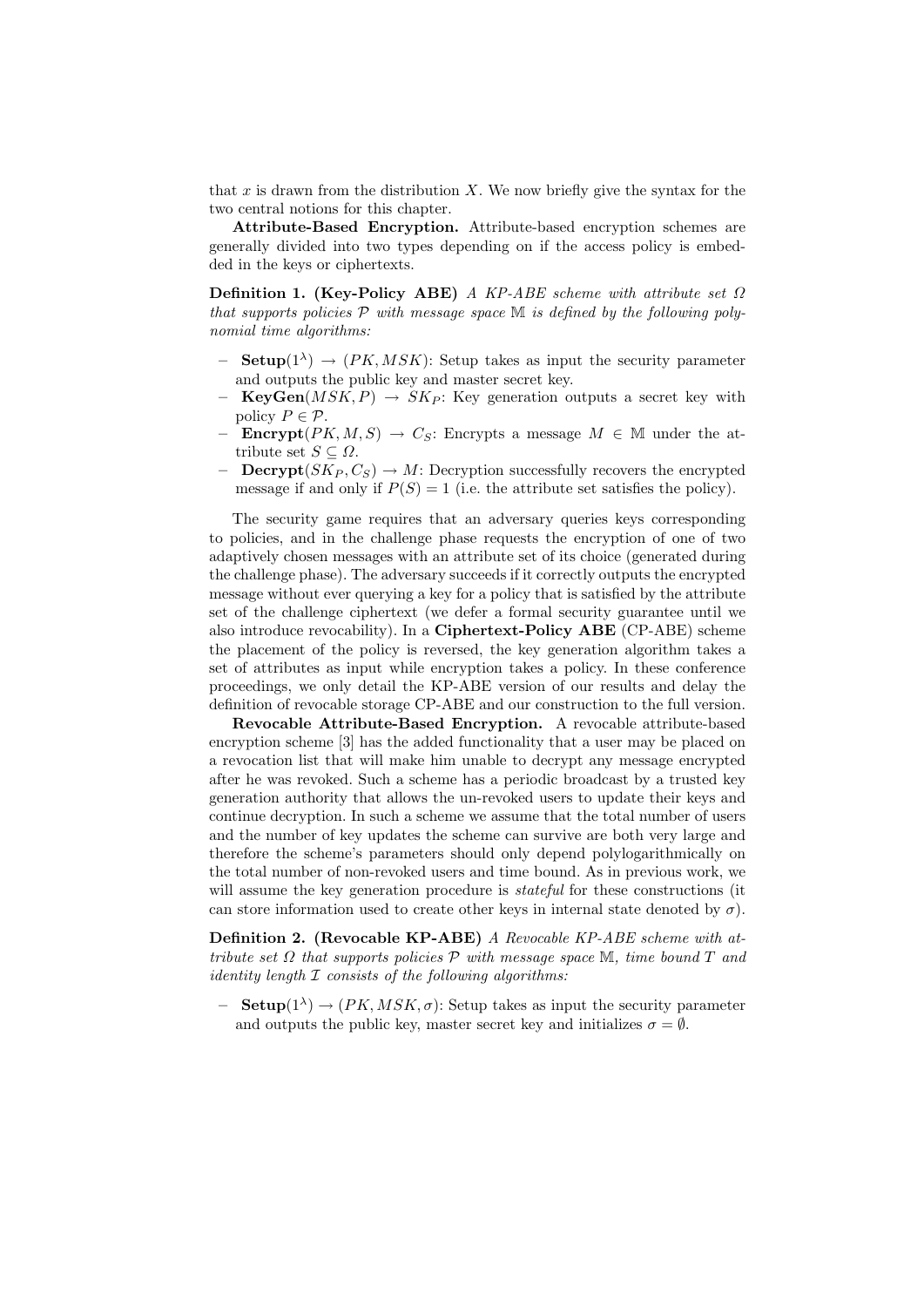- $\mathbf{KeyGen}(MSK, P, ID, \sigma) \rightarrow (SK_{P, ID}, \sigma)$ : Key generation outputs a secret key with policy  $P \in \mathcal{P}$  for the user  $ID \in \{0,1\}^{\mathcal{I}}$  and updates the state  $\sigma$ .
- **Encrypt** $(PK, M, S, t) \to C_{S,t}$ : Encrypts  $M \in \mathbb{M}$  with attribute set  $S \subseteq \Omega$ at time  $t \leq T$ .
- **KeyUpdate**( $MSK, rl, t, \sigma$ )  $\rightarrow$   $(K_t, \sigma)$ : The update phase takes as input a revocation list rl (a set of strings in  $\{0,1\}^{\mathcal{I}}$ ) and the master secret key, outputs the key update information for time t and updates the state  $\sigma$ .
- Decrypt $(SK_{P,ID}, K_{t'}, C_{S,t}) \rightarrow M$ : Decryption successfully recovers the encrypted message if and only if  $P(S) = 1$ ,  $t' \geq t$  and ID was not revoked at time t (it was not present on  $rl$  when  $K_{t'}$  was generated).

Security Game Oracles. Define the following oracles to use in the security game. These oracles are given access to  $(PK, MSK, \sigma)$  that are generated at the beginning of the security game, and may have been modified since, at the time of the oracle's invocation.

- 1. The Secret Key Generation oracle  $SK(\cdot, \cdot)$  takes as input  $(P, ID)$  and returns  $SK_{P,ID}$  generated from:  $(SK_{P,ID}, \sigma) \leftarrow \text{KeyGen}(MSK, P, ID, \sigma)$ .
- 2. The Key Update Generation oracle  $K(\cdot, \cdot)$  takes as input t and a revocation list rl and returns  $K_t$  generated from:  $(K_t, \sigma) \leftarrow$  KeyUpdate $(MSK, t, rl, \sigma)$ .

Note that for both oracles  $\sigma$  is not sent to the adversary but is used to update the current  $\sigma$  value of the scheme. For a p.p.t. adversary A define the following experiment (some additional constraints on the adversary's actions will be enumerated after the experiment's definition). We use the term challenger for an internal agent in the security game who participates in the experiment.

 $RKP-SECURITY_A(1^{\lambda})$ :

- 1. The challenger runs  $\mathsf{Setup}(1^{\lambda}) \to (PK, MSK, \sigma)$  and sends PK to A;
- 2. A is given oracle access to  $SK(\cdot, \cdot), K(\cdot, \cdot)$  until it signals the query phase is over;
- 3. After the query phase, A returns  $(M_0, M_1, S^*, t^*)$  to the challenger;
- 4. The challenger picks b a random bit and returns to A:

$$
C_{S^*,t^*} \leftarrow \text{Encrypt}(PK, M_b, S^*, t^*);
$$

- 5. A is once again given oracle access to the two oracles;
- 6. A returns a bit b'. The experiment returns 1 if and only if  $b' = b$ and the conditions below concerning A's query history are satisfied.

The conditions placed on the adversary's queries are as follows: For any query,  $SK(P, ID)$  such that  $P(S^*) = 1$ ,  $ID \in rl$  for every query  $K(t, rl)$  with  $t \geq t^*$ .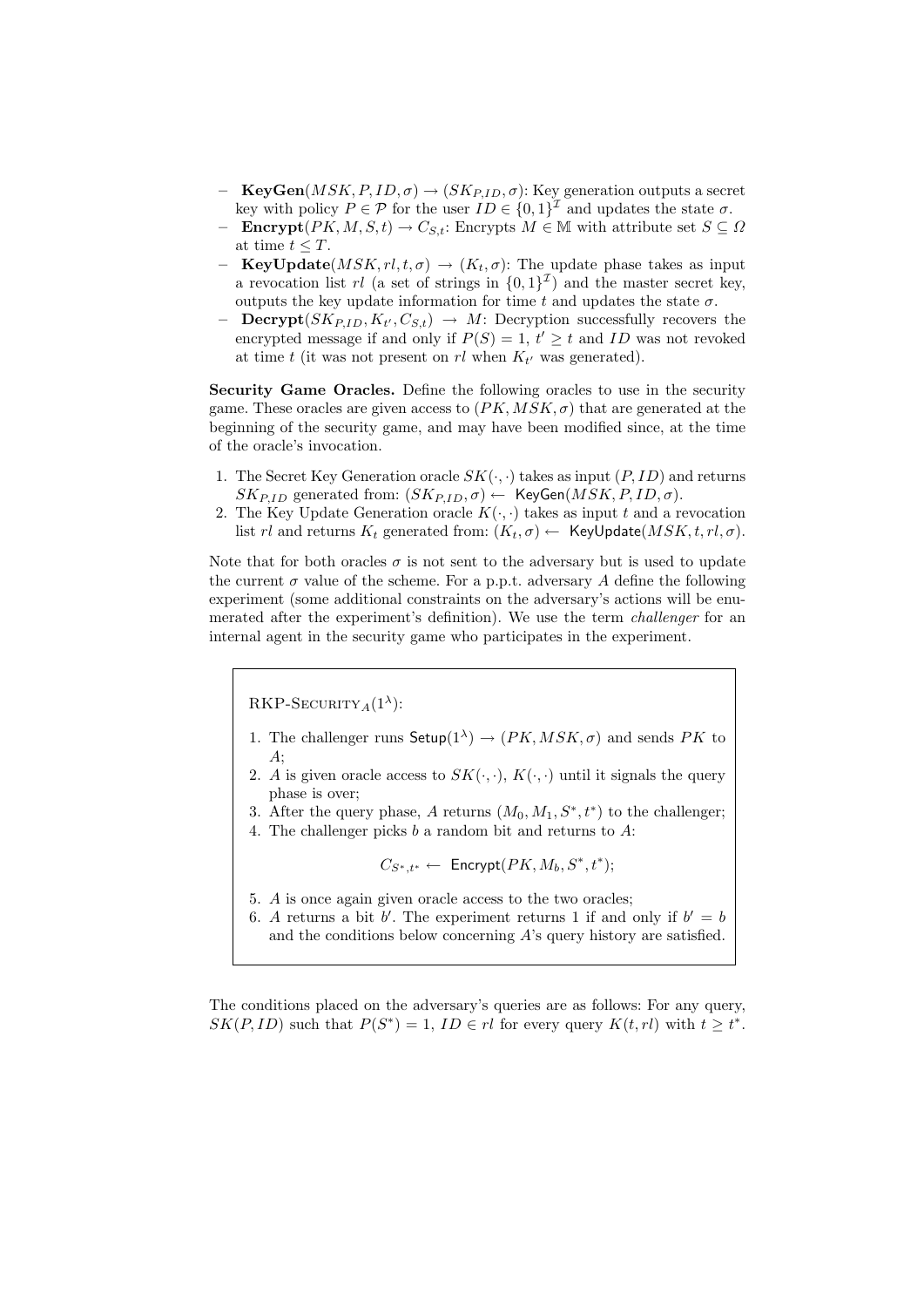Informally this corresponds to the fact that every user with sufficient credentials to decrypt the challenge ciphertext should be revoked by time  $t^*$  for the message to remain hidden.

Definition 3. A Revocable KP-ABE scheme is secure if for any polynomial time  $adversary A$  the advantage of this adversary in the RKP-SECURITY game:

$$
2\Pr\left[\text{RKP-SECURITY}_A(1^{\lambda})=1\right]-1
$$

is negligible in  $\lambda$ .

### 3 Revocable Attribute-Based Encryption

The Revocable ABE and IBE constructions given by Boldyreva et al. [3] are built from an underlying ABE scheme through a new transformation they introduce. However, security of the underlying ABE scheme does not imply security of the transformation, and their resulting scheme was proven secure (in the ABE case, in the restricted selective security model) from scratch. In this work we aim to both extend and simplify previous work by investigating the additional properties an ABE scheme needs to satisfy to imply a Revocable ABE scheme following their transformation. Using our result, we modify the fully secure scheme due to Lewko et al. [9] to satisfy our requirement in both the KP-ABE and CP-ABE setting. This yields the first fully secure Revocable KP-ABE and CP-ABE schemes.

The Requirement: Piecewise Key Generation. We find that the necessary condition an ABE scheme should satisfy in order to imply a revocable ABE scheme is that key generation can be done in a dual componentwise fashion. In the KP-ABE setting keys will have two separate policies  $P_0$  and  $P_1$  such that decryption succeeds for an encryption with attribute set S if and only if  $P_0(S) = 1$ and  $P_1(S) = 1$ . The adversary in the security game is allowed to query these components separately with access to two oracles  $KeyGen_0$  and  $KeyGen_1$  which take as input a policy and an identifier  $U$  such that a key  $\mathsf{KeyGen}_0(MSK, P_0, U)$ and  $\mathsf{KeyGen}_1(MSK, P_1, U')$  can only be combined if  $U = U'$  (in our applications this  $U$  value will be related to, but will not exactly be a user's identity. For this reason, we switch notation from identities  $ID$  to identifiers  $U$  at this point).

This security definition is stronger than the standard ABE definition because these components may be queried in an *adaptive* manner, allowing the adversary to build his key piece by piece. Note the actual notation we use in our scheme is slightly different than the way it is presented above. For the rest of this section we will assume key generation is allowed to be stateful (as captured with  $\sigma$  in the Revocable ABE definition) but will omit the state being updated as part of the syntax of the key generation algorithm from this point on for notational simplicity.

Definition 4. (Piecewise Key Generation)A KP-ABE scheme is said to have piecewise key generation with attribute set  $\Omega$  supporting policies in  $\mathcal{P}$ , message space M and identifier length  $\mathcal I$  if key generation and encryption are modified to the following syntax: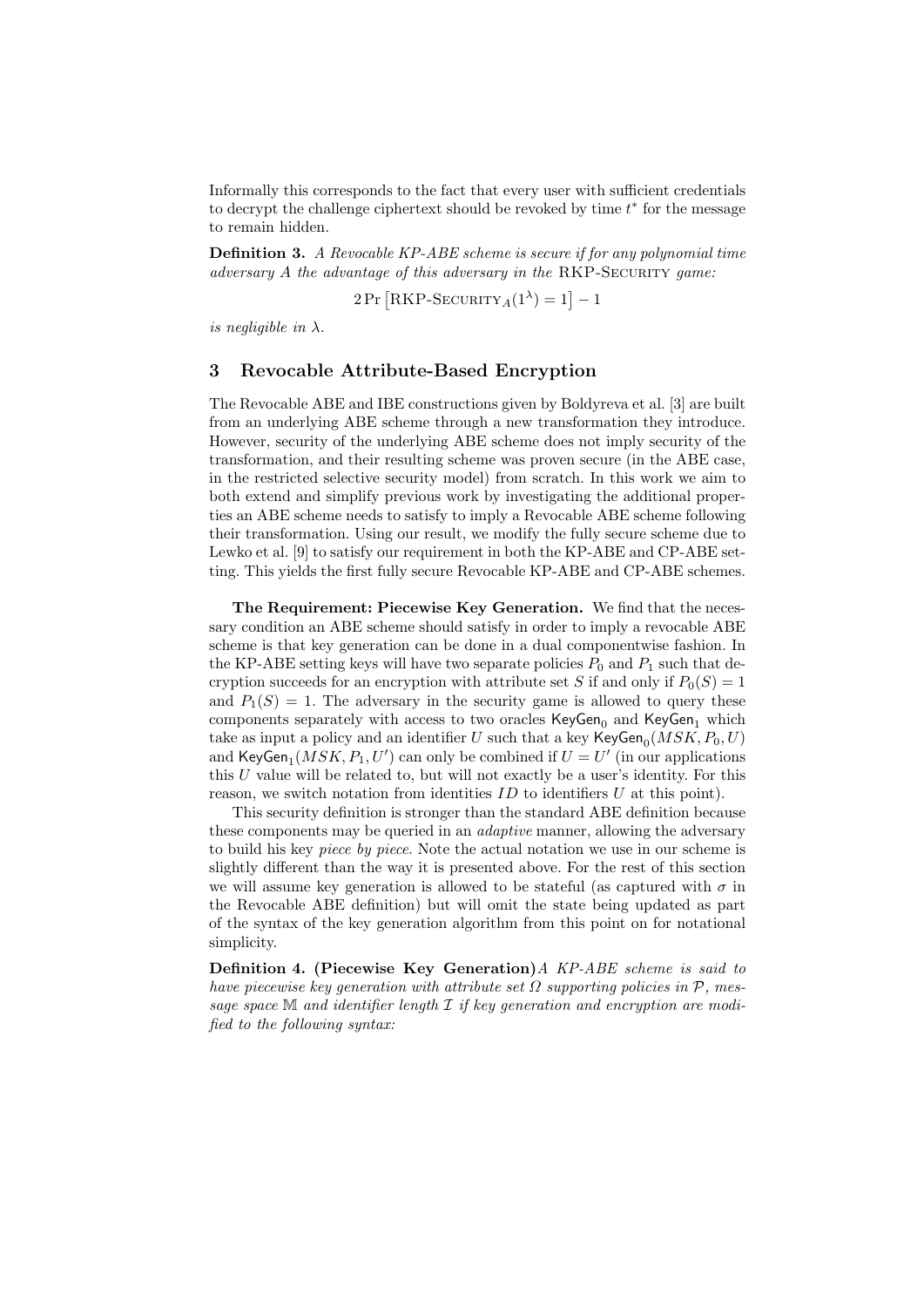KeyGen takes as input the master key  $MSK$ , a bit b a policy  $P \in \mathcal{P}$  and an identifier  $U \in \{0,1\}^{\mathcal{I}}$ :

 $- \quad \mathbf{KeyGen}(MSK, b, P, U) \rightarrow K_{P,U}^{(b)}.$ 

Decrypt takes two outputs of KeyGen as the key input instead of one:

– Decrypt $(C_S, K_0, K_1) \to M$ .

We now define correctness of the scheme:

Definition 5. (Correctness) A KP-ABE scheme with piecewise key generation is correct if for any  $S \subseteq \Omega$  and:

- $(PK, MSK) \leftarrow$  Setup $(1^{\lambda}),$
- $\, \, C_S \leftarrow {\sf{Encrypt}}(PK, M,S),$

 $-P_0, P_1 \in \mathcal{P}$  such that  $P_0(S) = P_1(S) = 1$ :

If  $\mathsf{KeyGen}(MSK, 0, P_0, U) \to K_{P_0, U}^{(0)}, \, \mathsf{KeyGen}(MSK, 1, P_1, U) \to K_{P_1, U}^{(1)}, \,\text{then},$ 

 $\mathbf{Decrypt}(C_S, K_{P_0,U}^{(0)}, K_{P_1,U}^{(1)}) = M.$ 

The definition for security for a scheme with *piecewise key generation* is now as one would expect: Unless the adversary has queried a single identifier  $U$  to

 $KeyGen(MSK, 0, P_0, U)$  and  $KeyGen(MSK, 1, P_1, U)$ 

such that  $P_0(S) = P_1(S) = 1$ , he should not be able to distinguish which message has been encrypted. We formalize this through the following game:

PIECEWISE KPABE SECURITY<sub>A</sub> $(1^{\lambda})$ :

- 1. The challenger runs  $\mathsf{Setup}(1^{\lambda}) \to (PK, MSK)$  and sends PK to A;
- 2. A makes queries of the type  $(b, P, U)$  for  $b \in \{0, 1\}$ ,  $P \in \mathcal{P}$  and  $U \in \{0,1\}^{\mathcal{I}}$ . The challenger runs KeyGen $(MSK, b, P, U)$  and returns the key to A;
- 3. A signals the query phase is over and returns  $(M_0, M_1, S^*)$ ;
- 4. Challenger picks b a random bit, sends  $\mathsf{Encrypt}(PK, M_b, S^*)$  to A;
- 5. A has another query phase as previously;
- 6. A sends a bit  $b'$  to the challenger;
- 7. If for any  $U$ ,  $A$  has queried  $KeyGen(MSK, 0, P_0, U)$  and KeyGen( $MSK, 1, P_1, U$ ) such that  $P_0(S^*) = P_1(S^*) = 1$  return 0;
- 8. If  $b' = b$  return 1, otherwise return 0.

Definition 6. A KP-ABE scheme with piecewise key generation is secure if for any polynomial time adversary A the advantage of this adversary in the PIECEWISE KPABE SECURITY game:

 $2\Pr[\text{PIECEWISE KPABE SECURITY}_{A}(1^{\lambda})=1]-1$ 

is negligible in  $\lambda$ .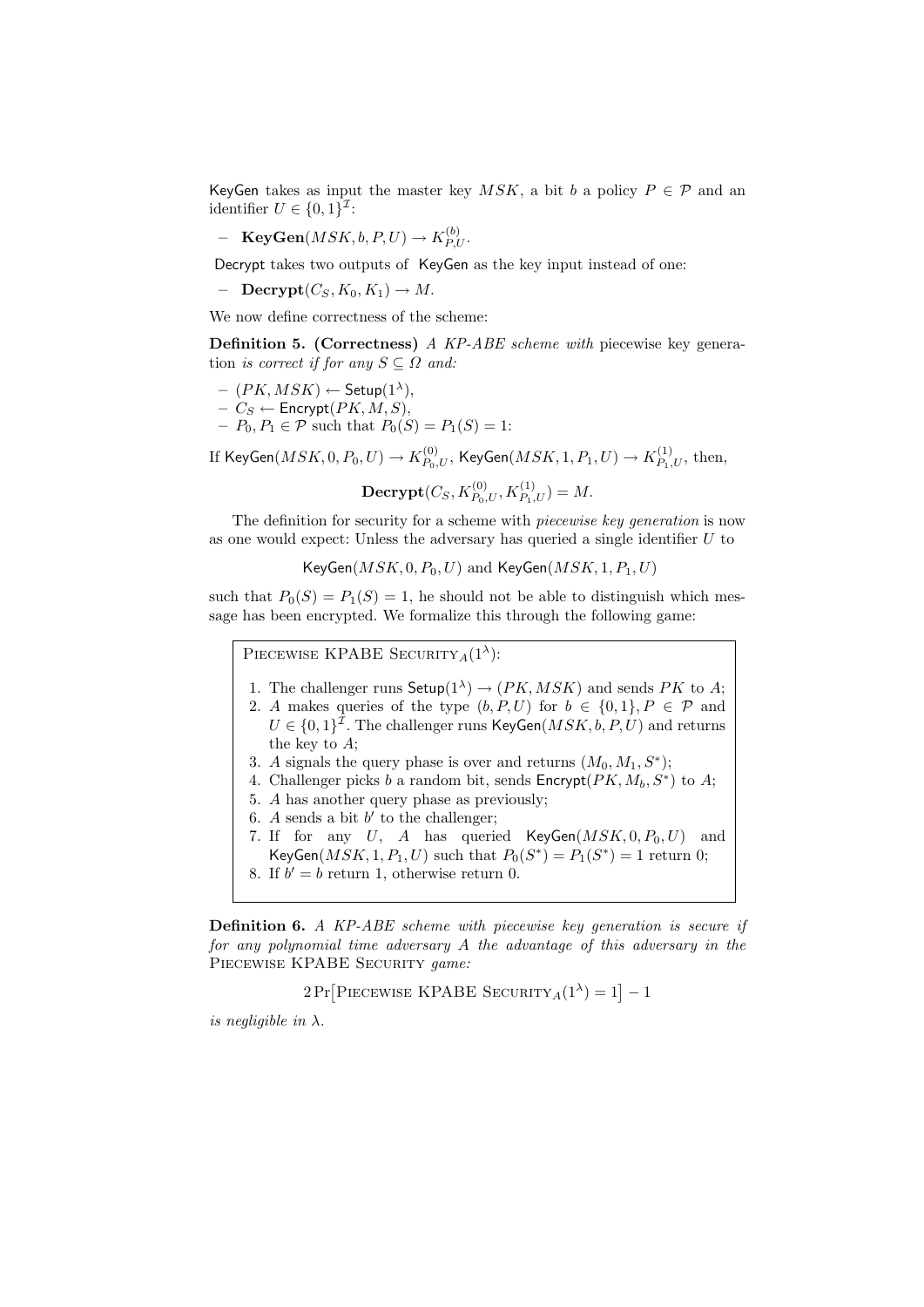#### 3.1 Revocability from Piecewise KP-ABE

To apply our results to revocability we will need to make a requirement on exactly what types of policies we are assuming our piecewise KP-ABE scheme can support. Since our ultimate goal is to apply our result to the construction of [9], we will state our result if the KP-ABE scheme supports access policy formatted as LSSS matrices (as in [9]).

LSSS Matrices. We begin with a brief overview of LSSS matrices. A LSSS (linear secret sharing scheme) policy is of the type  $(A, \rho)$  where A is an  $n \times l$ matrix over the base field  $\mathbb F$  (whose dimensions may be chosen at the time of encryption) and  $\rho$  is a map from [n] to  $\Omega$ , the universe of attributes in the scheme. A policy  $(A, \rho)$  satisfies an attribute set  $S \subseteq \Omega$  if and only if  $1 = (1, 0, 0, \ldots, 0) \in$  $\mathbb{F}^l$  is contained in  $\textsf{Span}_{\mathbb{F}}(A_i : \rho(i) \in S)$  where  $A_i$  is the  $i^{th}$  row of A. An LSSS policy  $(A, \rho)$  is called *injective* if  $\rho$  is injective. We now state our result on a black-box reduction between KP-ABE schemes with piecewise key generation supporting LSSS policies to Revocable KP-ABE supporting LSSS policies.

**Theorem 1.** Let  $\mathcal{E}$  be a KP-ABE scheme with piecewise key generation supporting injective LSSS matrices with attribute set of size  $\omega$ . Then there exists a Revocable KP-ABE scheme  $\mathcal F$  supporting injective LSSS matrices with time bound T with an attribute set of size  $\omega - 2 \log(T)$ .

In Section 7 we prove a stronger statement: In language that will be introduced shortly, we will prove that a KP-ABE scheme with piecewise key generation and cipertext delegation implies a Revocable-Storage KP-ABE scheme. The construction presented in Section 5 when the underlying scheme does not have ciphertext delegation fulfills the requirement of being a Revocable KP-ABE scheme and therefore we defer the construction to that section. In Section 8 we give a modification of the fully secure ABE scheme due to Lewko et al. [9] that has piecewise key generation.

# 4 Revocable-Storage Attribute Based Encryption

Motivated by settings in which a third party is managing access on encrypted data, we now present a new direction for revocability. We call the property we achieve revocable storage - the ability for a ciphertext to be updated using only the public key so that revoked users can no longer decrypt the refreshed ciphertext. This is an additional functionality that is added onto standard revocability, allowing an untrusted third party storing ciphertexts to update them in a way to make revoked users unable to decrypt messages they were once authorized to access. This can be thought of as an adaptation of forward security [4] which is used to manage keys, to managing ciphertexts.

Definition 7. (Revocable Storage) A Revocable KP-ABE scheme has Revocable Storage if it has the following additional algorithm: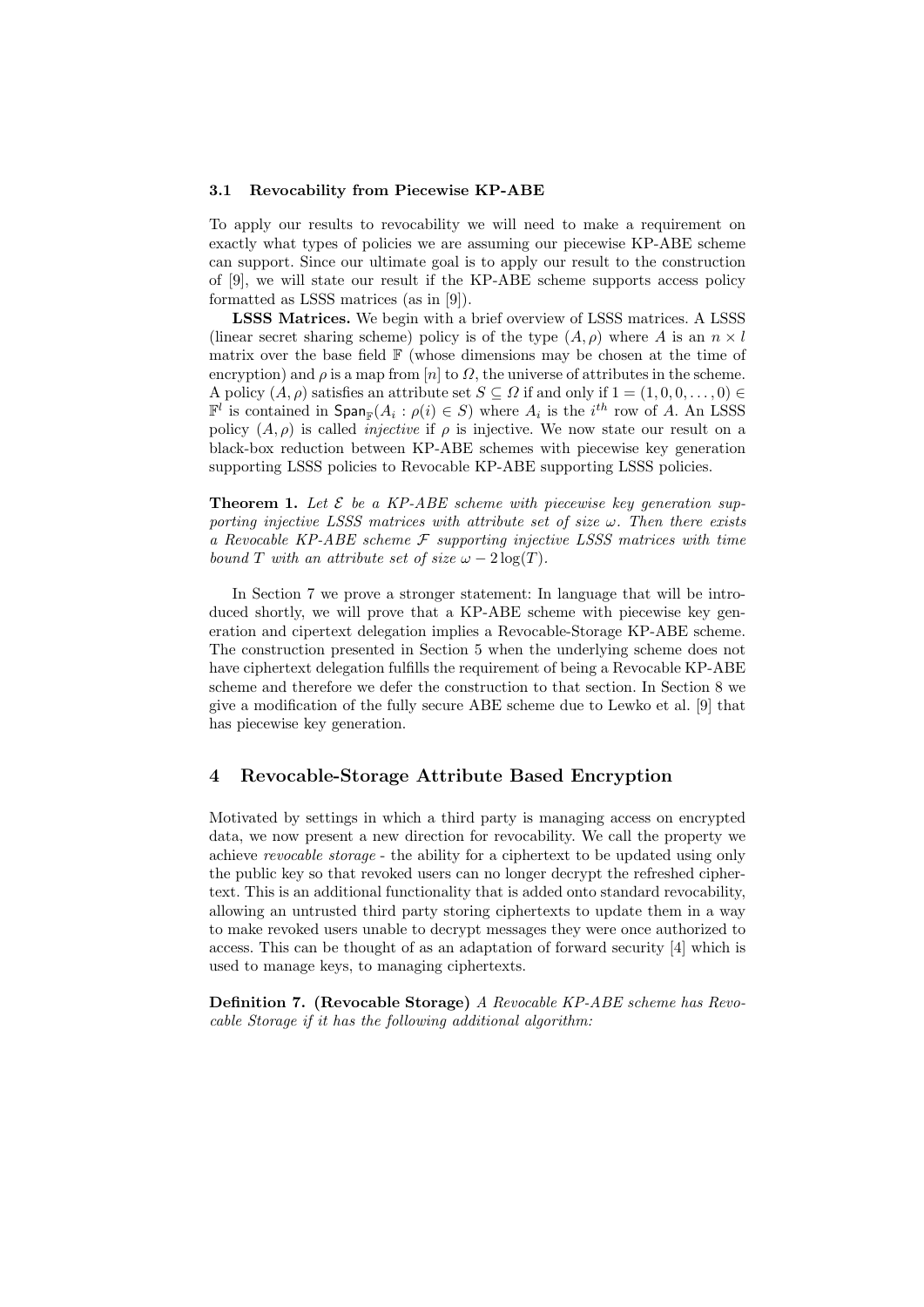**CTUpdate** $(C_{S,t}, PK) \rightarrow C_{S,t+1}$ : Ciphertext updating transforms a ciphertext encrypted at time  $t$  to an independent encryption of the same message under the same set S at time  $t + 1$ .

Formally, for any attribute set  $S \subset \Omega$ , time  $t \in [T-1]$  and message  $M \in \mathbb{M}$ , if PK and C are such that  $\mathsf{KeyGen}(1^\lambda) \to (MSK, PK)$  and  $\mathsf{Encrypt}(PK, M, S, t) \to$ C then:  $\text{Encrypt}(PK, M, S, t+1) \equiv \text{CTUpdate}(C, PK)$ , where  $\equiv$  denotes equality in distribution.

Note that this is a very strong distributional requirement as we are insisting that starting from any ciphertext allows complete resampling from the output of the encryption algorithm. This strong requirement is motivated further in the following section.

We will call a Revocable KP-ABE scheme with Revocable Storage, a Revocable Storage KP-ABE scheme for brevity. Notice that the above procedure allows us to accomplish our motivating applications; it allows a third party storing ciphertexts to update the ciphertexts after revocation has been done at time t so that only the non-revoked users can continue decrypting. We will impose the restriction that all parameters should only depend polylogarithmically on  $T$ , the upper bound for the time component and  $n$ , the total number of users in the scheme. It is worth observing that there are trivial inefficient ways to satisfy this requirement assuming a standard KP-ABE scheme (i.e. by having  $C_{S,t} = \{\text{Energy}(PK, M, S, t'): t' \geq t\}$  and having the update procedure simply delete the lowest indexed ciphertext) that depend polynomially on T.

# 5 Ciphertext Delegation

Revocable storage centers around allowing an untrusted third party to manage access on ciphertexts by incrementing the time component. To accomplish this, we need a process by which a ciphertext can be made harder to decrypt using only public operations in a more efficient way than simply re-encrypting under the more restrictive policy.

We call this problem *ciphertext delegation* - where a user who has access to only the ciphertext and public key may process this information into a completely new encryption under a more restrictive access policy. We consider this problem for attribute based encryption and show a simple method to classify delegation made possible in existing ABE schemes. We say that a ciphertext with a given access policy can be delegated to a more restrictive policy if there is a procedure that given any valid encryption of a message under the first policy produces a independent and uniformly chosen encryption of the same message under the new access policy. Note delegation is required to produce a new encryption of the same message that is independent of the randomness and access policy of the original ciphertext being delegated from. This requirement is crucial if multiple delegations from the same base ciphertext are ever used in a scheme. Without this guarantee, multiple delegations may have correlated randomness and the security of the underlying scheme would not imply any security in these applications.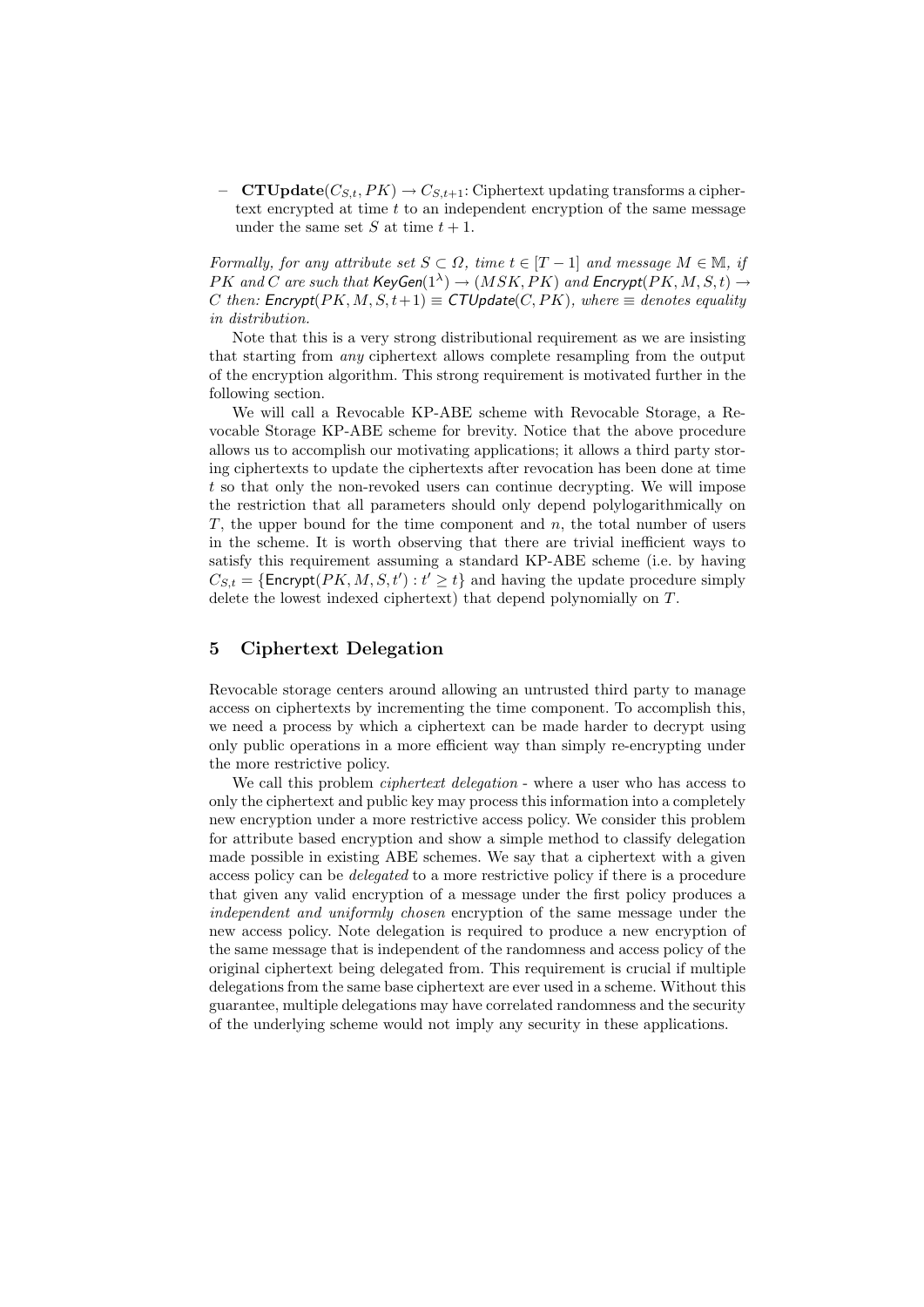#### 5.1 KP-ABE Ciphertext Delegation

For monotone access policies (as are generally considered in the literature [8, 9, 18]), the natural way to restrict access is by removing attributes from the ciphertext's attribute set. Note that for non-monotone access policies, delegation is not achievable without severely limiting the key policies permitted as any change in attribute set will make the ciphertext decryptable to certain simple policies not previously authorized, implying that delegation would violate security if these policies are supported.

**Definition 8. (KP Delegation)** A KP-ABE scheme  $\mathcal{E}$  with message space M and attribute space  $\Omega$  is said to have ciphertext delegation if there is an algorithm Delegate with the following guarantee: For any  $S' \subseteq S \subseteq \Omega$  and any  $(PK, MSK) \leftarrow \mathcal{E}.Setup(1^{\lambda}), M \in \mathbb{M}$  and  $C_S \leftarrow \mathcal{E}.Energy(PK, M, S)$ .

 $\mathcal{E}.$  Delegate $(PK, C_S, S') \equiv \mathcal{E}.$  Encrypt $(PK, M, S').$ 

We show briefly how delegation is possible in the KP-ABE scheme due to Goyal et al. [8] as the delegation procedures in the other listed schemes follow similarly. In this scheme, a ciphertext  $C<sub>S</sub>$  with attribute set S is encrypted as:

$$
C_S = (S, MY^s, \{T_i^s : i \in S\})
$$

where s is chosen uniformly in  $\mathbb{Z}_p$  and  $\{T_i : i \in S\}$ , Y are part of the public key. To delegate this to an encryption under attribute set  $S' \subseteq S$ , we first modify the ciphertext to be  $(S', MY^s, \{T_i^s : i \in S'\})$  by replacing S with S' and deleting elements in the third component. While this is a valid ciphertext under attribute set  $S'$  notice that it is not a valid delegation since we require the delegated ciphertext to be a completely independent encryption. By generating  $Y^{s'}$ ,  $\{T_i^{s'}: i \in S'\}$  with s' uniformly chosen from  $\mathbb{Z}_p$ , the ciphertext can be modified to  $(S', MY^{s+s'}, \{T_i^{s+s'}\})$  $i^{s+s'} : i \in S'$  which is a fresh uniform encryption of M with attribute set  $S'$ . A similar simple analysis also holds for [9,18] which allows us to conclude:

### **Theorem 2.** The KP-ABE schemes in  $[8, 9, 18]$  have ciphertext delegation.

In the full version of this paper we also give full delegation procedures for a variety of existing CP-ABE schemes whose access structures are either built on threshold trees [18, 2] or LSSS matrices [19, 9]. For this analysis we define certain operations that we call elementary ciphertext manipulations that can be performed on ciphertexts which all the schemes we mentioned above allow and show how any CP-ABE scheme that allows elementary ciphertext manipulations actually allows robust delegation operations on the underlying ciphertext. We cite one of our results which follows as a special case of our more general analysis. A formal definition of threshold trees is present either in the full version of this paper or in either of the cited works<sup>6</sup>.

 $6$  Informally, a threshold tree is an access structure represented by a tree where leaves are labeled with attributes and each internal node is labeled with an integer thresh-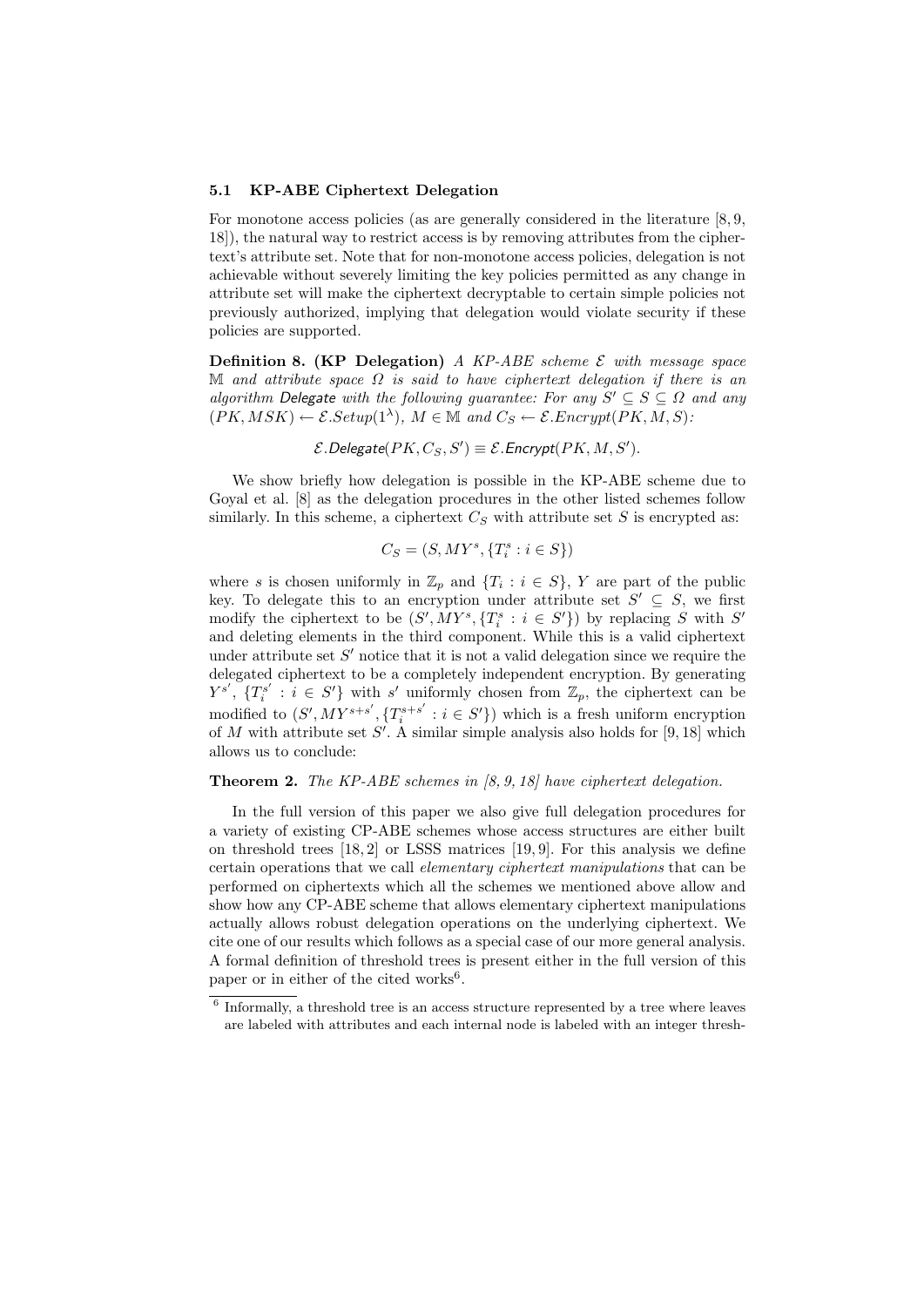**Theorem 3.** The CP-ABE schemes  $(18, 2)$  allow the following delegation: A ciphertext  $C_{\mathcal{T}}$  encrypted under threshold tree  $\mathcal{T}$  can be delegated to a ciphertext  $C_{\mathcal{T}'}$  if  $\mathcal{T}'$  can be derived from  $\mathcal T$  by any sequence of the following operations:

- 1. Inserting a node x along an edge with threshold  $n_x = 1$  (In other words, splitting an edge into two, connected by a node  $x$ ).
- 2. Increasing a threshold  $n_x \to n_x + 1$  while optionally adding another descendent leaf  $y$  to  $x$  assigned to an arbitrary attribute.
- 3. Deleting a subtree.

### 6 Managing the Time Structure Efficiently

In this section we will give the main technical lemma needed to achieve efficient delegation. We use a binary tree Q of depth  $log(T) = r$  (from now on we will assume  $T$  is a perfect power of 2 for notational convenience, if not then the  $r$  will just be taken to  $log(T)$  rounded up to the next integer), in a method similar to that used by Canetti et al. [4] in the context of forward secure encryption. Nodes of this tree will correspond to different attribute sets, while a single encryption of the delegatable scheme, interestingly, will be comprised of multiple encryptions from the underlying KP-ABE scheme, each one corresponding to an attribute set from a different node of the tree. While only one of these ciphertext components may be necessary for a secret key holder to decrypt, the ciphertexts include multiple components for delegation purposes.

Labeling Nodes of the Tree. Associate with each leaf of  $\mathcal Q$  a string corresponding to its path from the root with 0's denoting that the path traverses the left child of the previous node and 1's indicating traversing through the right child. As an example, the string  $0<sup>r</sup>$  corresponds to the leftmost leaf of the tree while  $0^{r-1}$  ∘1 corresponds to its right sibling. Associate non-leaf nodes to strings by the path from the root by using  $*$  values to pad the string to r bits. For example, the root node will be referred to by the string  $*^r$  while  $0 \circ *^{r-1}$  refers to its left child. The string associated with a node v will be labeled  $b(v)$ . We refer to the node associated with a string x as  $v_x$ ; notice this gives a bijection between the time components  $t \in \{0,1\}^r$ , and the leaves of the tree  $\mathcal{Q}$ .

Managing the access structure will require associating each time  $t \in [T]$  with a set of nodes in the tree through a process we describe below. The following theorem will be the main method through which we will handle the time component of our final revocable storage construction. This theorem is also implicit in the work of [4] but we provide a proof in the full version for containment. For the theorem statement we will replace the time bound  $T$  with  $q$  to avoid confusing it with the trees, that will be called T. The value r is now  $log(q)$ . Below the term 'efficiently computable' means in time linear in r.

old. To see if the tree evaluates to true on a set of attributes, first the leaves corresponding to these attributes are labeled true and all others are labeled false. Then an internal node on the second level is labeled true only if a number of its descendents equal to or exceeding its threshold are labeled true. After this process is recursed through all of the tree, if the root evaluates to true, the threshold tree is satisfied.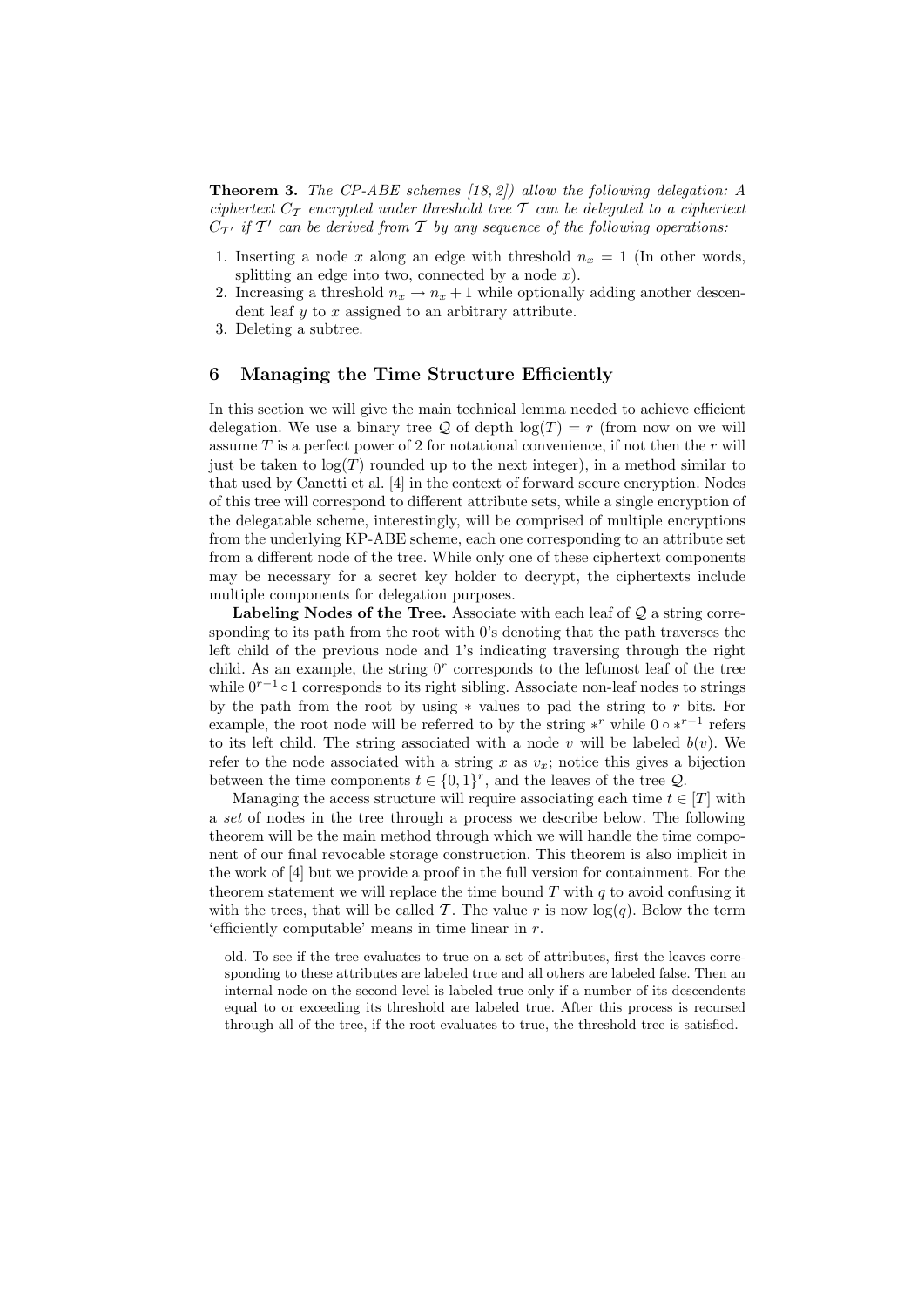**Theorem 4.** There are (efficiently computable) subsets of  $V(Q)$  (the node set of Q where Q is a tree of depth r),  $\{T_i : i \in [q]\}$  such that for all  $t \in \{0,1\}^r$ .

- Property 1.  $\mathcal{T}_t$  contains an ancestor of  $v_{t'}$  if and only if  $t \leq t'$ ;
- Property 2. If  $u \in \mathcal{T}_{t+1}$  then there is an ancestor of u in  $\mathcal{T}_t$ ;
- Property 3.  $|\mathcal{T}_t| \leq r$ .

We first give an informal intuition of how this sequence of trees will be used in the scheme. A secret key for time t will be associated with the leaf  $v_t$  of  $\mathcal{Q}$ while a ciphertext at time  $t'$  will be associated with the set of nodes  $\mathcal{T}_{t'}$ . A key for time  $t$  will succeed in decryption (by using the underlying KP-ABE scheme) if and only if  $v_t$  is a descendant of some node of the ciphertext (Property 1. above will then imply that a key at time  $t$  will only succeed in decrypting ciphertexts from earlier times).

Additionally, in our implementation delegation will be possible by traversing down the tree - a ciphertext associated with a set of nodes will be delegatable to a ciphertext associated with another set if and only if for every node in the target set (for the ciphertext being delegated to), one of its ancestors is in the first set (the set associated with the ciphertext being delegated from). Property 2. allows us to update ciphertexts. Property 3. guarantees that this process can be done efficiently.

### 7 Revocable Storage KP-ABE

By combining the method above for achieving linear delegation with our fully secure KP-ABE scheme with piecewise key generation and ciphertext delegation (given in Section 8), we will now show the following theorem. We defer the construction of our KP-ABE scheme with the required guarantees until after this section as the specific construction and security proof is involved and unnecessary for understanding the connection between piecewise key generation, delegation and revocable storage.

**Theorem 5.** Let  $\mathcal{E}$  be KP-ABE scheme with ciphertext delegation and piecewise key generation that supports injective LSSS matrices with attribute set size  $\omega$ . Then there exists a Revocable Storage KP-ABE scheme  $\mathcal F$  that supports injective LSSS matrices with time bound T with attribute set size  $\omega - 2 \log(T)$ .

To prove the above theorem, we will use a second tree  $\mathcal U$  for revocation management (as in [3]) with the identities  $\{0,1\}^{\mathcal{I}}$  labeling the leaves. For a set of leaves V, the function  $\mathcal{U}(V)$  returns a (deterministically chosen) collection of nodes of U such that some ancestor of a leaf v is included in  $U(V)$  if and only if  $v \notin V$ . That such a function exists and can be computed in polynomial time in the size of V and I is shown in [3]. Define Path(ID) for a string ID (where the name of the node identifies the path from the root to this node, as in Section 6) as the set of nodes from the root of  $U$  to the leaf  $v_{ID}$  (including the root and leaf).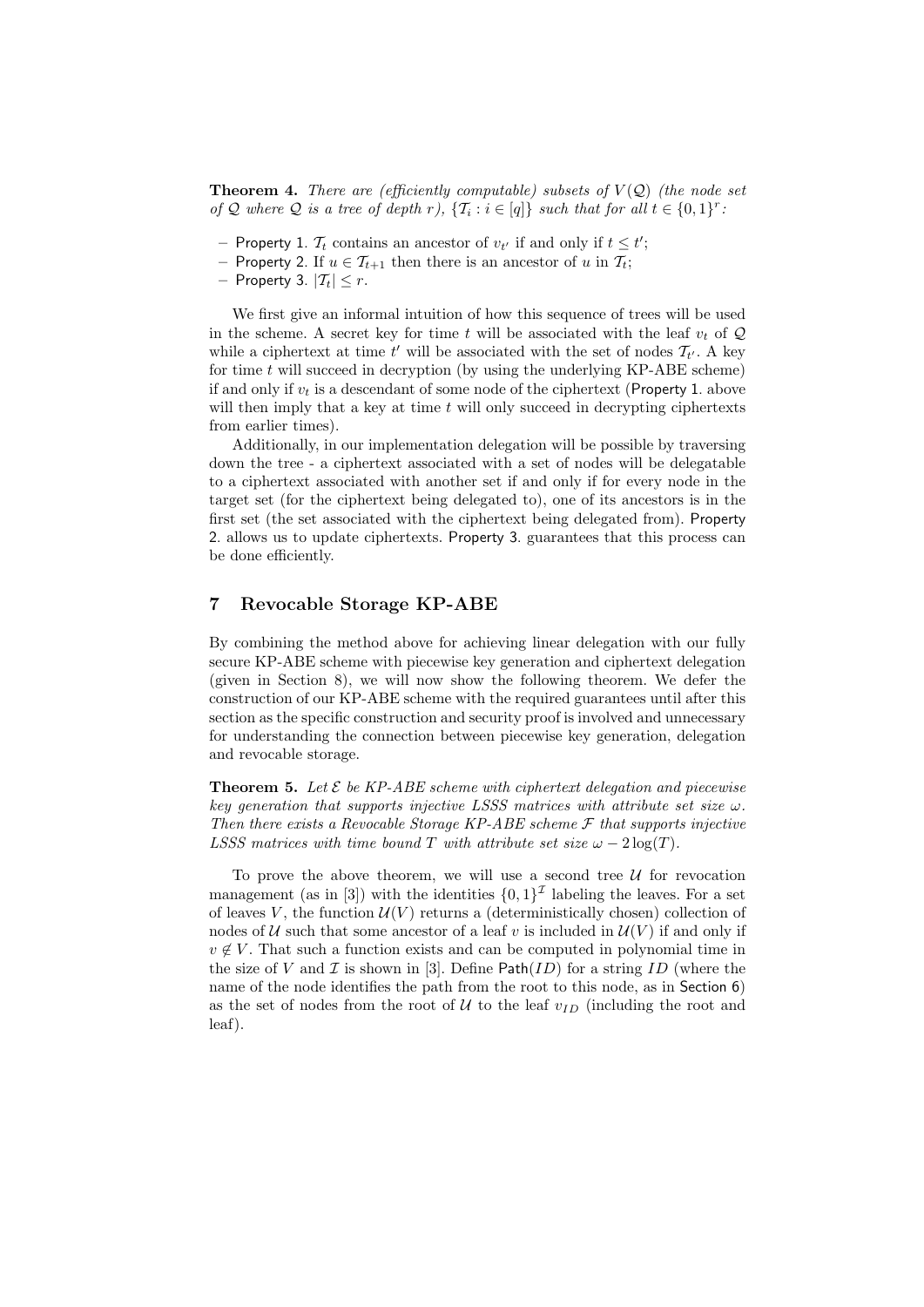We separate the attribute set of  $\mathcal{E}$ , reserving some attributes to only be used to manage the time component. Write the attribute set of  $\mathcal{E}$  as  $\Omega' \cup \Omega$  where  $|Ω'| = 2 log(T)$  and label the components of  $Ω'$  as:

$$
\Omega' = \{\omega_{i,b} : i \in [\log(T)], b \in \{0, 1\}\}
$$

and for each node y define (where the string  $b(y)$  is comprised of 0,1 and \*'s defined in Section 6 corresponding to the path from the root to this node with ∗'s padding the string to length log(T)) the set  $s_y$  as follows. For all  $i \in [log(T)]$ :

 $-$  If  $b(y)[i] = 0$ ,  $ω_{i,0} ∈ s_y$  and if  $b(y)[i] = 1$ ,  $ω_{i,1} ∈ s_y$ , – If  $b(y)[i] = *$ , then  $\omega_{i,0}$  and  $\omega_{i,1}$  are both included in  $s_y$ .

we will shortly explain the significance of defining this set. Next let  $P_t$  be the policy defined by:

$$
P_t(S) = 1
$$
 if and only if  $\omega_{i,t[i]} \in S \ \forall \ i \in [\log(T)]$ 

where  $t[i]$  is the i<sup>th</sup> bit of t. The important observation about  $P_t$  and  $s_y$  is that  $P_t(s_y) = 1$  if and only if y is an ancestor of the leaf corresponding to t and that injective LSSS matrices suffice to express the policies  $P_t$ . The encryption and key generation procedures of  $\mathcal F$  operate over  $\Omega$  (which removes  $2\log(T)$  attributes from the scheme). We now describe how to construct our Revocable Storage KP-ABE scheme  $\mathcal F$  from  $\mathcal E$  defined above. We use  $\mathcal T_t$  as defined in Theorem 4.

 $-$  Setup $(1^{\lambda})$ : Return  $\mathcal{E}$ . Setup $(1^{\lambda}) = (PK, MSK)$ – KeyGen( $MSK, P, ID$ ): For all  $x \in Path(ID)$  set

$$
SK_{P,x}^{(0)} = \mathcal{E}.\mathsf{KeyGen}(MSK, 0, P, x).
$$

Return:

$$
SK_{P,ID}^{(0)} = \{ SK_{P,x}^{(0)} : x \in \mathsf{Path}(ID) \}.
$$

– **Encrypt** $(PK, M, S, t)$  where  $S \subseteq \Omega$ : For all  $x \in \mathcal{T}_t$  set:

$$
C_{S,x} = \mathcal{E}.\mathsf{Encrypt}(PK, M, S \cup s_x).
$$

Return:

$$
C_{S,t} = \{C_{S,x} : x \in \mathcal{T}_t\}.
$$

– KeyUpdate $(MSK, rl, t)$ : For all  $x \in \mathcal{U}(rl)$  set:

$$
SK_{P_t,x}^{(1)} = \mathcal{E}.
$$
 KeyGen( $MSK, 1, P_t, x$ ).

Return:

$$
K_t = \{ SK_{P_t,x}^{(1)} : x \in \mathcal{U}(rl) \}.
$$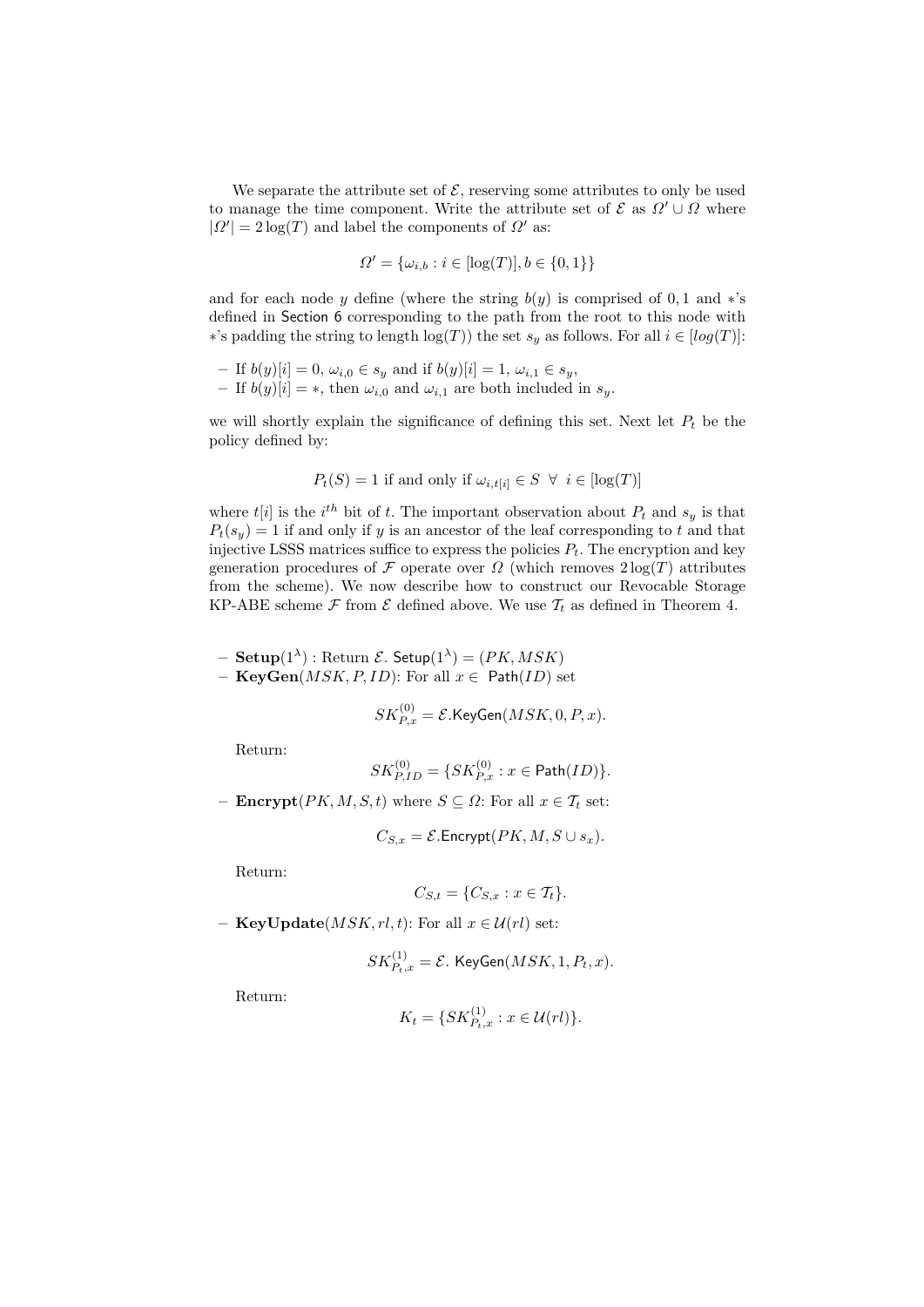**- Decrypt** $(SK_{P,ID}, K_{t'}, C_{S,t})$ : If  $ID \notin rl$  when  $K_{t'}$  was generated, there is some  $x \in \mathcal{U}(rl) \cap \text{Path}(ID)$  (by the definition of  $\mathcal{U}(V)$ ). For this x there is:

$$
SK_{P,x}^{(0)} \in SK_{P,ID}
$$
 and  $SK_{P_{t',x}}^{(1)} \in K_{t'}$ .

Additionally, if  $t' \geq t$  there is some  $y \in \mathcal{T}_t$  such that y is an ancestor of the leaf  $v_{t'}$ , which implies  $P_{t'}(s_y) = 1$ . For this y, take  $C_{S,y} \in C_{S,t}$  and return:

$$
\mathcal{E}.\mathsf{Decrypt}(SK_{P,x}^{(0)},SK_{P_{t'},x}^{(1)},C_{S,y}).
$$

If  $P(S) = 1$  then  $P(S \cup s_y) = P_{t'}(S \cup s_y) = 1$  implying decryption succeeds. **– CTUpdate**( $PK, C_{S,t}$ ): For all  $x \in \mathcal{T}_{t+1}$  find  $y \in \mathcal{T}_t$  such that y is an ancestor of x. Then there is a  $C_{S,y}$  component in  $C_{S,t}$ . For all such x set:

$$
C_{S,x} = \mathcal{E}.\mathsf{Delegate}(PK, C_{S,y}, S \cup s_x)
$$

Which is possible since y being an ancestor of x implies  $s_x \,\subset s_y$ . Return:

$$
C_{S,t+1} = \{C_{S,x} : x \in \mathcal{T}_{t+1}\}\
$$

We now describe how security of the underlying  $\mathcal E$  implies security of  $\mathcal F$  in the Revocable KP-ABE security game. That CTUpdate is correct can be observed simply and it therefore only remains to argue that the above is a secure Revocable KP-ABE scheme.

**Proof of RKP-ABE Security.** Let A be such that  $RKP-SEcurITY_A$  is non-negligible, we will construct an  $A'$  such that PIECEWISE KP-ABE $_{A'}$  is nonnegligible. We will modify the PIECEWISE security game slightly and give an  $A<sup>'</sup>$ with non-negligible advantage when instead of a single challenge query, the adversary gives a pair of messages  $(M_0, M_1)$  as well as a tuple of sets  $(S_1^*, S_2^*, \ldots, S_\rho^*)$ and is returned the tuple:  $\{\text{ı}, M_b, S_i^*): i \in [\rho]\}$  by the challenger with the restriction that all  $S_i^*$  obey the restriction placed on  $S^*$  in the standard game. This implies security in the standard Piecewise KP-ABE security game by a standard hybrid argument.

 $A'$  begins by initializing the PIECEWISE KP-ABE security game and forwarding PK to A. To respond to an  $SK(P, ID)$  query A' sends a query  $(0, P, x)$ to its key generation oracle for all  $x \in \text{Path}(ID)$  which drawn from the same distribution as the construction above. Similarly, for all queries  $K(t, rl)$ , A' sends a query  $(1, P_t, x)$  for all  $x \in \mathcal{U}(rl)$  to its key generation oracle to simulate the key update information.

When A makes a challenge query  $(M_0, M_1, S^*, t^*)$  in order the simulate this,  $A'$  in the modified game we described above will send as its challenge query  $(M_0, M_1)$  and the tuple  $S^* \cup s_x$  for al  $x \in \mathcal{T}_{t^*}$ . Notice that by responding to the queries in this fashion we have perfectly simulated the expected distribution for A. It remains only to show that as long as A does not submit an invalid query that causes the experiment to automatically output 0 our  $A'$  has not submitted an invalid query to the Piecewise KP-ABE oracle in the modified game.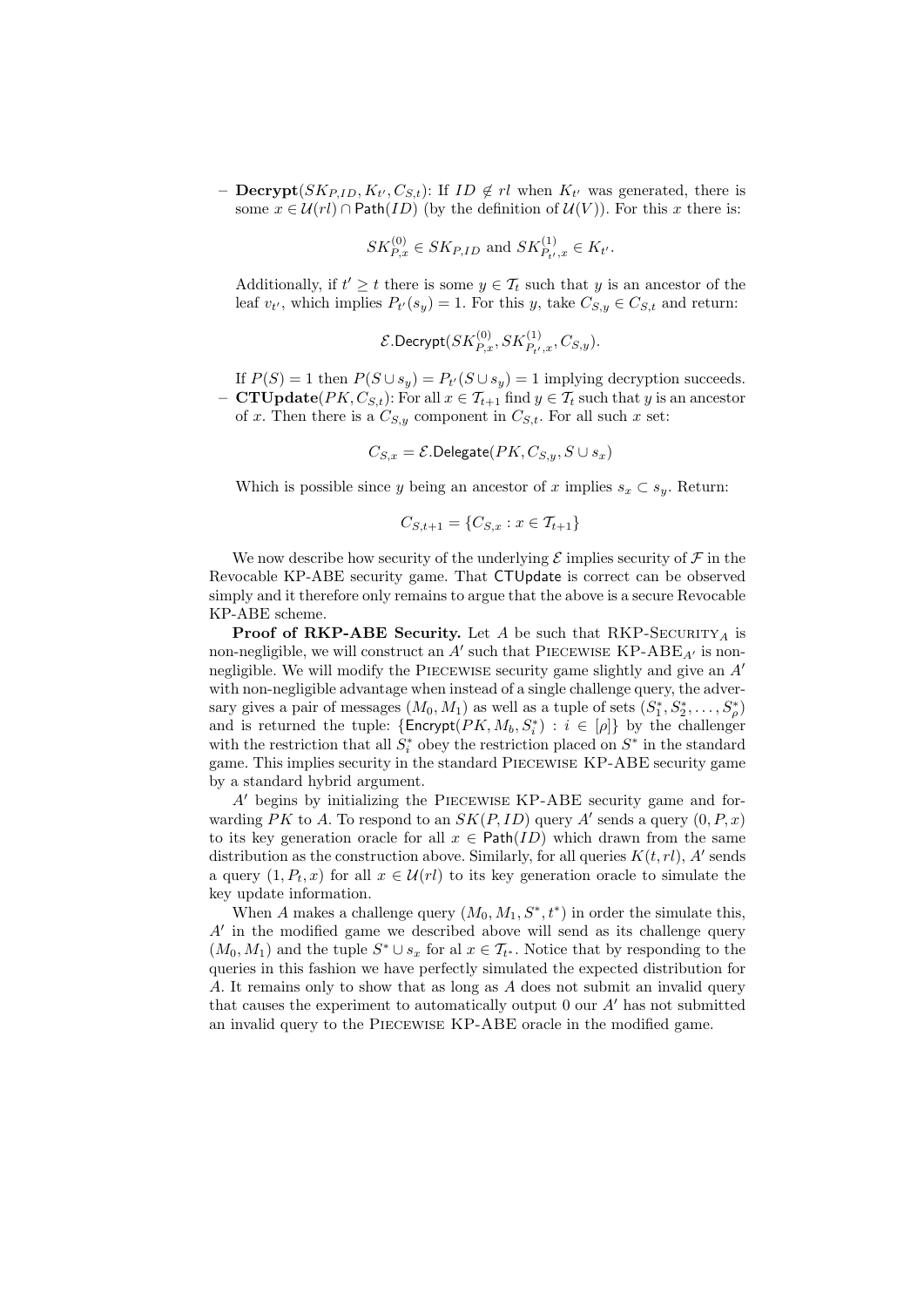Take any  $S^* \cup s_x$  in the challenge query that A' makes as described above. Take any  $y \in \mathcal{U}$  we now claim that either for either  $b = 0$  or  $b = 1$  all queries of the type  $(b, P, y)$  that A' makes while simulating the queries of A,  $P(S^* \cup s_x) = 0$ .

First consider the case where for some descendent leaf ID of  $y$  (which is a  $\mathcal I$ bit string) that A makes a query to  $SK(P, ID)$  with  $P(S^*) = 1$ . In this case by the guarantee on the queries of A for all  $K(t, rl)$  queries with  $t \geq t^*$ ,  $ID \in rl$ . This implies that for all queries of the type  $(1, P_t, z)$  that A' makes, either  $t < t^*$ (in which case  $P_t(S^* \cup s_x) = 0$  since  $P_t$  does not depend on  $S^*$  and  $P_t(s_x) = 0$ since x is not an ancestor of t because  $x \in \mathcal{T}_{t^*}$  or  $ID \in rl$  which implies no ancestor of ID is contained in  $\mathcal{U}(rl)$  and therefore, z is not an ancestor of ID and therefore  $z \neq y$ . So we have established that in this case, all  $(1, P, y)$  queries have the property that  $P(S^* \cup s_x) = 0$  as desired.

Next, consider the case where  $A$  does not make a query to a descendent leaf ID of y with  $SK(P, ID) = 1$ . Then, in simulating A' only makes  $(0, P, y)$ queries where  $P(S^*) = 0$  which implies  $P(S^* \cup s_x) = 0$  (since the policies for the Revocable scheme are only over  $\Omega$ ). This shows the desired statement in both cases, proving the theorem. Using the construction given in Section 8 we conclude:

**Theorem 6.** Under Assumptions 1. 2. and 3. (defined below), when  $\mathcal{E}$  is set to be the scheme given in Section 8 the above  $\mathcal F$  is a secure Revocable Storage KP-ABE scheme supporting injective LSSS Matrices.

# 8 Piecewise KP-ABE Construction

We now introduce the assumptions we will be using to build our scheme. These are the same assumptions from the fully secure ABE construction due to Lewko et al. [9]:

**Assumption 1.** Let G be a cyclic group of size  $N = p_1p_2p_3$  with bilinear map e selected according to the group generator  $\mathcal{G}(1^{\lambda})$ . Consider the event that we generate  $g \leftarrow \mathbb{G}_{p_1}, X_3 \leftarrow \mathbb{G}_{p_3}, T_1 \leftarrow \mathbb{G}_{p_1, p_2}, T_2 \leftarrow \mathbb{G}_{p_1}$  uniformly at random. Assumption 1. states that for any probabilistic polynomial time  $A$ :

$$
|\Pr[A(\mathbb{G}, g, X_3, T_1) = 0] - \Pr[A(\mathbb{G}, g, X_3, T_2) = 0]
$$

is negligible in  $\lambda$ .

**Assumption 2.** Let G be a cyclic group of size  $N = p_1p_2p_3$  with bilinear map e selected according to the group generator  $\mathcal{G}(1^{\lambda})$ . Consider the event that we generate  $g, X_1 \leftarrow \mathbb{G}_{p_1}$ ,  $X_2, Y_2 \leftarrow \mathbb{G}_{p_2}$ ,  $X_3, Y_3 \leftarrow \mathbb{G}_{p_3}$ ,  $T_1 \leftarrow \mathbb{G}$  and  $T_2 \leftarrow \mathbb{G}_{p_1p_3}$ uniformly at random. Assumption 2. states that for any probabilistic polynomial time A (if we let  $D = (\mathbb{G}, g, X_1X_2, X_3, Y_2Y_3)$ :

$$
|\Pr[A(D, T_1) = 0] - \Pr[A(D, T_2) = 0]|
$$

is negligible in  $\lambda$ .

**Assumption 3.** Let G be a cyclic group of size  $N = p_1p_2p_3$  with bilinear map e selected according to the group generator  $\mathcal{G}(1^{\lambda})$  with target group  $\mathbb{G}_T$ .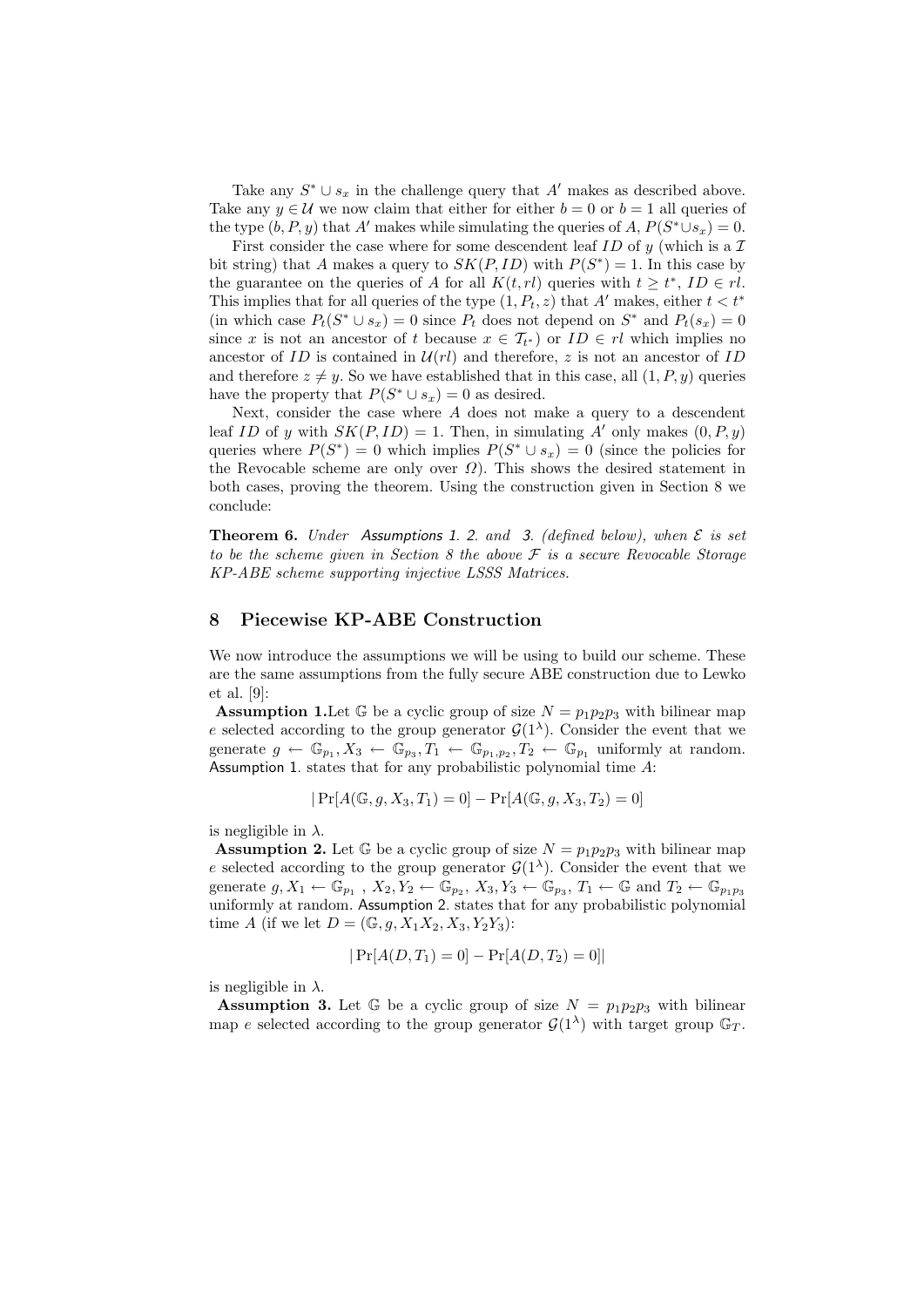Consider the event that we generate  $g \leftarrow \mathbb{G}$ ,  $\alpha, s \leftarrow \mathbb{Z}_N$ ,  $X_2, Y_2, Z_2 \leftarrow \mathbb{G}_{p_2}$ ,  $X_3 \leftarrow \mathbb{G}_{p_3}$  uniformly at random. Finally select  $T_1 = e(g, g)^{\alpha s}$  and  $T_2 \leftarrow \mathbb{G}_T$ . Assumption 3. states that for any probabilistic polynomial time  $A$ , if we let  $D$ denote  $D = (\mathbb{G}, \mathbb{G}_T, N, g, g^{\alpha} X_2, X_3, g^s Y_2, Z_2)$ , then:

$$
|\Pr[A(D, T_1) = 0] - \Pr[A(D, T_2) = 0]|
$$

is negligible in  $\lambda$ .

We now provide the construction that fulfils the requirements put forth in the body of the paper. We prove this theorem in the full version of this paper.

Theorem 7. The KP-ABE scheme given below has piecewise key generation, supports LSSS policies and has ciphertext delegation if Assumptions 1, 2, 3. hold.

Since G is cyclic, it has unique subgroups of size  $p_1$ ,  $p_2$  and  $p_3$  which we call  $\mathbb{G}_{p_1}, \mathbb{G}_{p_2}$  and  $\mathbb{G}_{p_3}$  respectively. We let the vector 1 stand as shorthand for  $1 \circ 0 \circ 0 \ldots 0$  when the dimension is specified by context. Below we will give the decryption algorithm the public key as input, which was not part of our original definition, but can be easily adapted to our definition by including the public key as part of the secret key.

**Setup**(1<sup> $\lambda$ </sup>)  $\rightarrow$  (*PK, MSK*): Choose a bilinear group of order  $N = p_1 p_2 p_3$ (three distinct primes) according to  $\mathcal{G}(1^{\lambda})$ . Then choose  $\alpha \leftarrow \mathbb{Z}_N$  and  $g \leftarrow \mathbb{G}_{p_1}$ uniformly. For each  $i \in \Omega$ ,  $s_i \leftarrow \mathbb{Z}_N$  uniformly at random. Pick  $X_3 \in \mathbb{G}_{p_3}$ uniformly with  $X_3 \neq 1$  and set:

$$
PK = (N, g, e(g, g)^{\alpha}, X_3, T_i = g^{s_i} \text{ for all } i \in \Omega) , \quad MSK = (\alpha, PK).
$$

 $KeyGen(MSK, b, (A, \rho), U, PK)$ . If  $\alpha_U$  has not been generated yet, generate it and store it. For each row  $A_i$  of A choose a uniform  $r_i \leftarrow \mathbb{Z}_N$  and  $W_i, V_i \in \mathbb{G}_{p_3}$ . If  $b = 0$  let u be a random l dimensional vector over  $\mathbb{Z}_N$  such that  $1 \cdot u = \alpha_U$  otherwise, sample it subject to the restriction that  $1 \cdot u = \alpha - \alpha_U$ . For all  $i \in [n]$  set:

$$
K_i^{(1)} = g^{A_i \cdot u} T_{\rho(i)}^r W_i \quad , \quad K_i^{(2)} = g^{r_i} V_i
$$

and return  $SK_{U,(A,\rho)}^{(b)} = \{K_i^{(1)}, K_i^{(2)} : i \in [n]\}.$ 

**Encrypt**( $PK, M, S$ ). Choose  $s \leftarrow \mathbb{Z}_N$  at random. Return:

$$
CT_S = (C = Me(g, g)^{\alpha s}, C_0 = g^s, (C_i = T_i^s : i \in S)).
$$

 $\textbf{Decrypt}(CT_S, SK_{U,(A,\rho)}^{(0)}, SK_{U,(B,\beta)}^{(1)}, PK)$ . Take  $\omega_i$  with  $\sum_i \omega_i A_i = 1$ .

Label the components of  $SK_{U,(A,\rho)}^{(0)}$  as  $K_i^{(1)}, K_i^{(2)}$  for  $i \in [n]$  and set:

$$
\prod_{\rho(i)\in S}\frac{e(C_0,K_i^{(1)})^{\omega_i}}{e(C_{\rho(i)},K_i^{(2)})^{\omega_i}}=\prod_{\rho(i)\in S}\frac{e(g,g)^{s\omega_iA_i\cdot u}e(g,T^{sr_i\omega_i}_{\rho(i)})}{e(g,T_{\rho(i)})^{sr_i\omega_i}}=e(g,g)^{s\alpha_U}
$$

And using the identical procedure with  $SK_{U,(B,\beta)}^{(1)}$  recovers  $e(g,g)^{s(\alpha-\alpha_U)}$ allowing recovery of  $e(g,g)^{s\alpha}$  and M as  $C/e(g,g)^{s\alpha}$ .